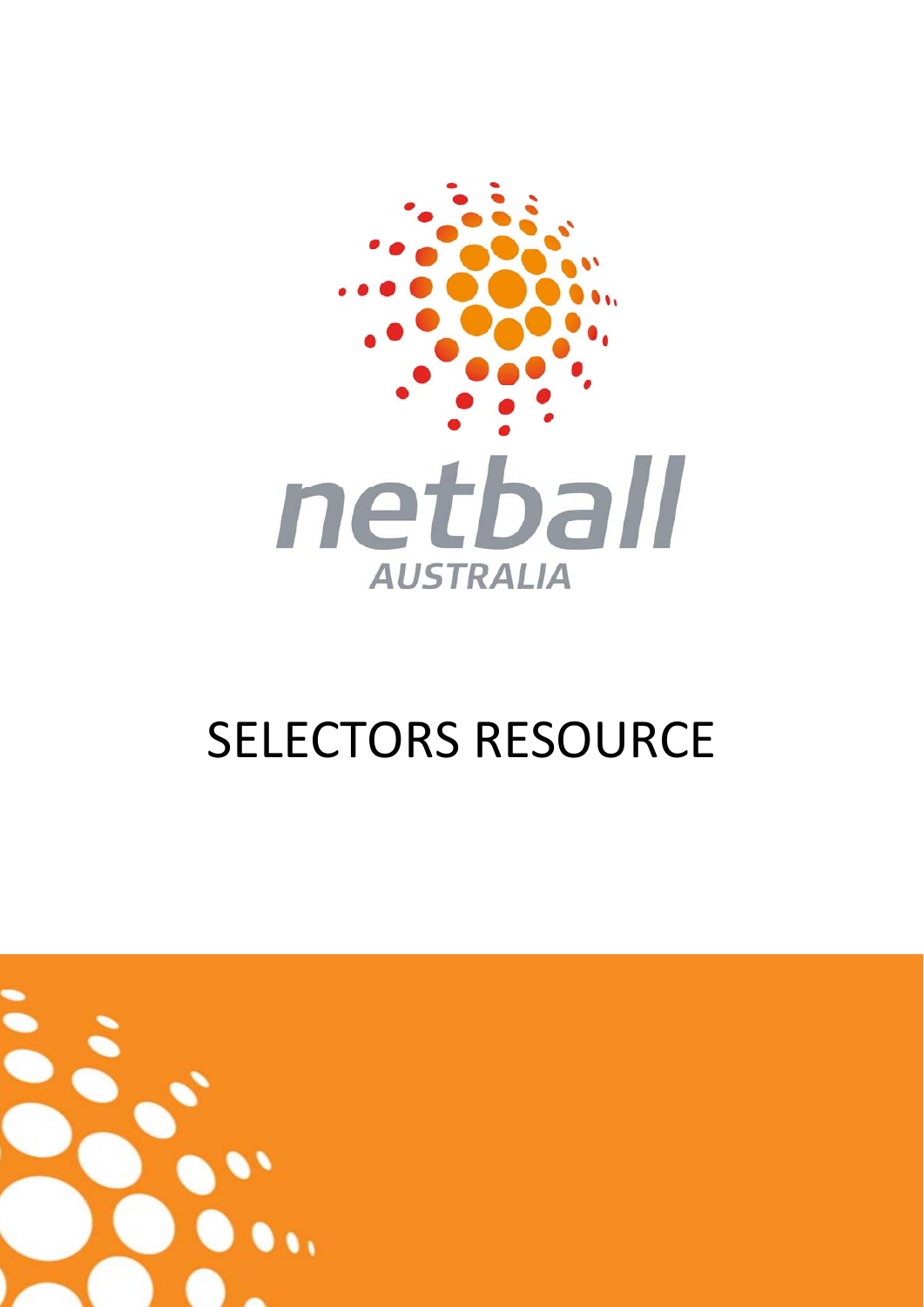#### **Page Contents**

- General Overview
- Role of the Selector
- Common Errors in Selection
- What Selectors Look For
- Grid Outlining Selection Criteria for Each Age Group
- Position Specific Attributes
- Assessment Process
- Appendix: Selection Criteria 15&U
- Appendix: Selection Criteria 17&U
- Appendix: Selection Criteria 19&U
- Appendix: Selection Criteria 21&U
- Appendix: Netball Australia Selection Guidelines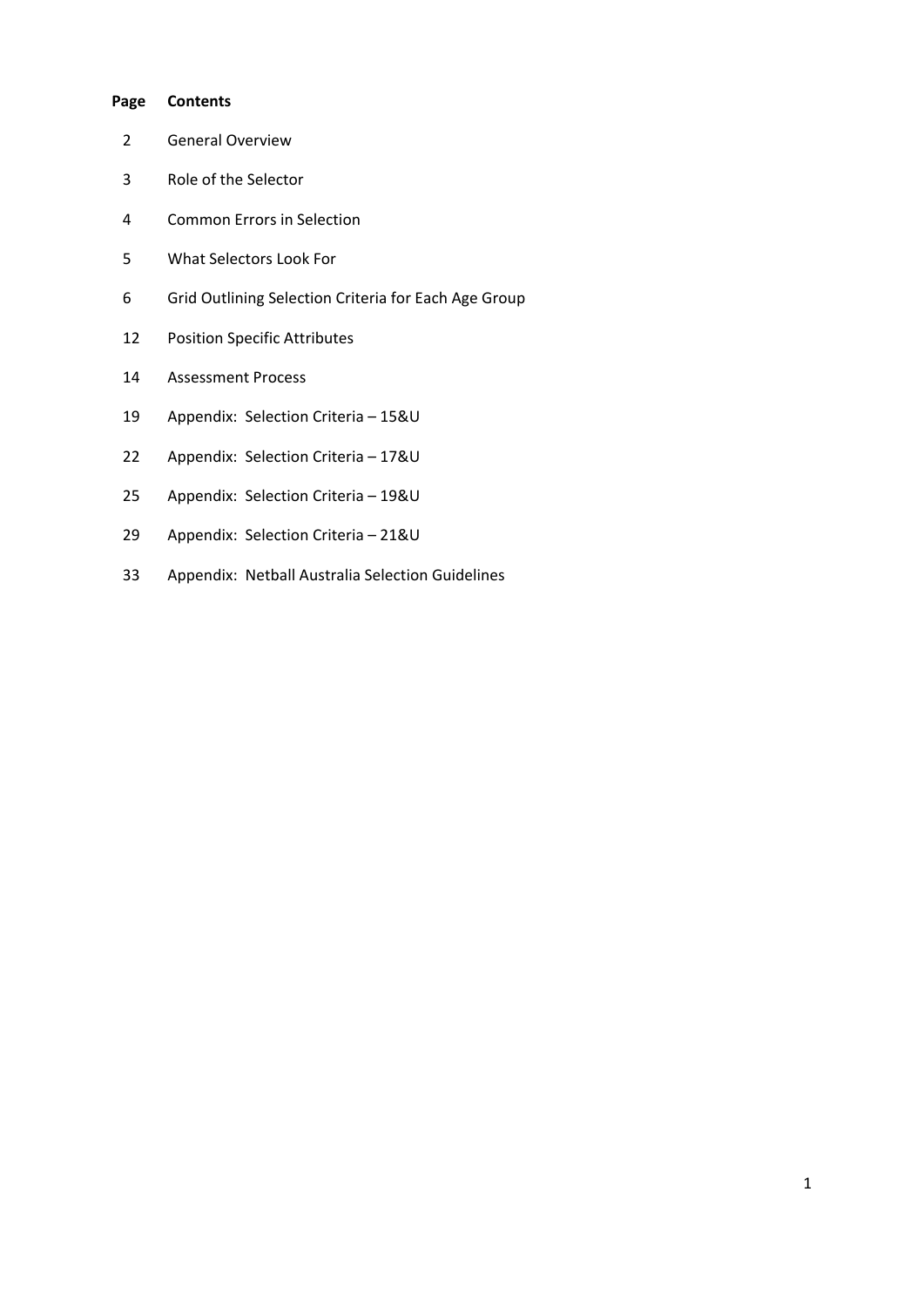## **GENERAL OVERVIEW**

Netball is a team game, yet to be selected into any team or squad players are on trial as individuals, how they get into that team is what selection is all about. There should be a clearly defined pathway to the top for any player to aspire should they be good enough.

Netball is about DOING THE SIMPLE THINGS WELL, over and over again, every time with consistency. Before any player is selected, always ask – What is the selector looking for in a player? Is the player performing as required or just kicking their feet high so they look good. It is easy to choose the flashy player over the player who is performing well. Selectors should know what is required with the aim to select the best possible players and combination of players for each relevant competition.

Selecting is not for the faint hearted, it is time consuming with players' futures at stake. It is a difficult process with emotions involved. Players want to succeed and are always looking to better themselves. It is the selector's responsibility to give each player equal viewing and consideration prior to making decisions, whatever the level, players need a full opportunity to show why they are worthy of selection. If the selection process is clearly and widely understood, seen to be fair, transparent and unbiased, then selection disputes will be minimised and results will be optimised.

Before selecting any team or squad it must be known what it is those players are being chosen for. Parameters should be provided depending upon whether a squad or team is being selected and the number of players required. This will differ depending on the event e.g. one off match, tournament (multiple matches) or a season (one match per week).

Some of the issues that must be taken into consideration before selecting a team/squad are:

- Covering the "What If's" injury or illness or both
- Covering each position at least twice if not three times
- How long does the coach have to prepare the team/squad
- Whether the focus is on individual or team success
- Whether it is a development team/squad or a team to win
- The team is only as good as the last player selected so don't choose anyone that cannot be put on court as they may be needed at a critical stage

When selecting for the future what is it that attracts the eye to one player over another? This selection is more difficult because the "potential" that a player possesses cannot be measured.

Do you look for the skilled/unfit player or the fit/unskilled player as your first option?

Selectors watch not only for individual talents but for a fine blend of SKILLS, FITNESS and COMPETIVENESS. They look for individuals who will blend together to create a team that is capable of reaching its goals. The hardest aspect at the higher level is leaving very good players out.

The implications for selectors are to understand and recognise the capabilities of players of different ages. Players will learn and develop when they are physically and mentally ready. Variables such as perception and fine motor co-ordination may be slower to develop in some players. Taller players can take longer to develop and should be supported as they can have low self esteem.

Fitness levels can be tested to assess the players conditioning but there is a danger that it is given too much weight in the selection process. Players should be tested against themselves and results assessed relative to the playing position. Physical attributes such as height cannot be changed however many physical aspects such as speed, power, agility, balance and co-ordination can be improved greatly over a relatively short time with good coaching and training methods.

Psychological aspects relating to attitude and personality take years to develop and can take years to change.

Selecting is a stressful position dealing with players futures. So above all be fair and honest to all.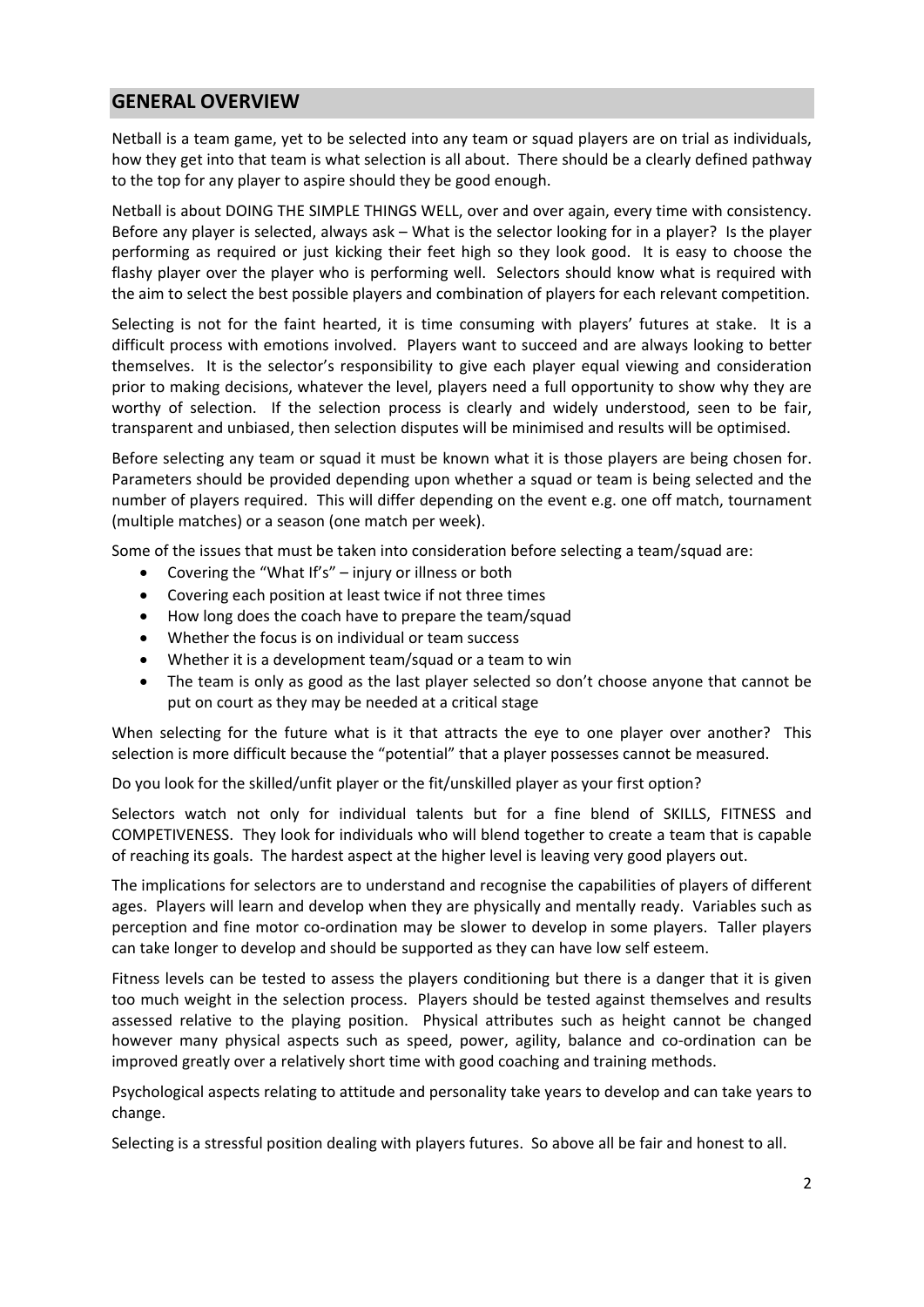# **ROLE OF THE SELECTOR**

As a member of any selection panel the selector has a responsibility to select the squad/team from the available candidates. The selector is an observer and note taker. Observe the players yourself before you listen to the comments of others. Observe the players on as many occasions as possible. Consider the potential to develop with further coaching.

## **Expectations of Selection Personnel**

The following are expectations of persons holding a position on a selection panel. Each Selector should:

- Attend all selection activities (i.e. meetings, Championships, trainings) as deemed necessary
- Act with integrity and objectivity in all aspects of the selection process
- Ensure all selection materials, discussions and meetings remain confidential to the Selection Panel and appropriate personnel
- Declare a conflict of interest and notify the appropriate person of the conflict as soon as they become aware it exists and remove herself/himself from the selection or resign as a selector

## **Responsibilities of Selectors**

Prior to selection each Selector shall:

- Be familiar with the relevant Selection Policy for the team/squad they are selecting
- Be aware of the level and type of competition/event for which the team is being selected
- Review the details of:
	- o Team lists
	- o Dates of birth of players for squad/team eligibility
	- o Playing positions of players

During selection each Selector shall:

- Ensure that the Selection Policy and or the Selection Guidelines are implemented
- View all teams participating in the event at least twice during preliminary rounds
	- o Note: it is expected that selectors will be present and viewing games throughout the duration of the event
- Gather and record statistical and other information to support the decisions taken during the selection process
- Know if selecting a Team or a Squad
- If it is a squad know the relevant number of players to be selected and if there is a requirement of players for each position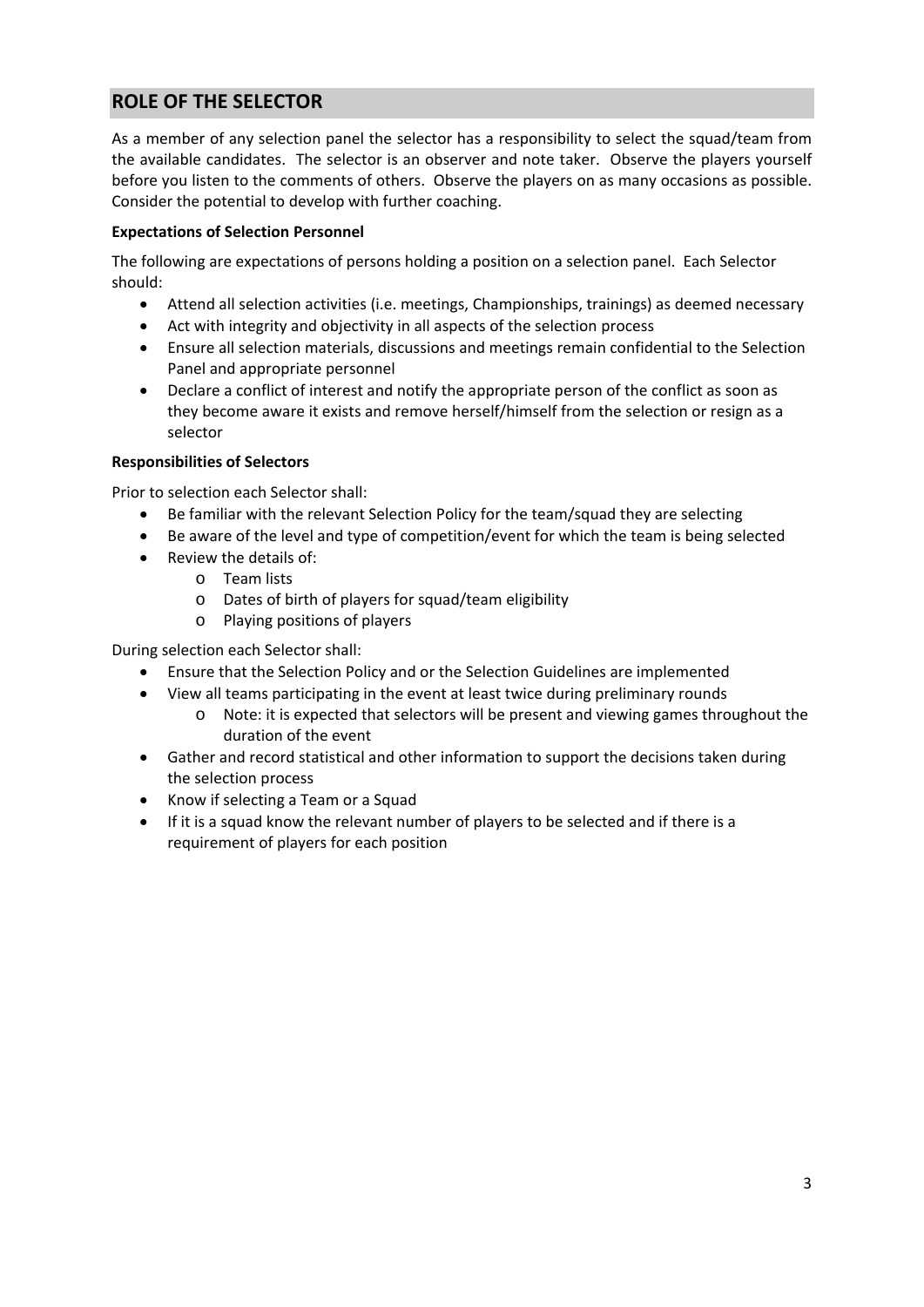# **COMMON ERRORS IN SELECTION**

Errors can occur in a systematic manner during selection. Correction of errors can be difficult because selectors are often unaware they are making errors which can result in inappropriate selection. Listed below are some selection pitfalls and possible solutions to avoid them:

## **Contrast effects**

This occurs when athletes are evaluated relative to other athletes rather than to the requirements of the position.

To avoid this effect:

- Evaluate a large number of athletes at the same time as the error is more frequently made when only a few athletes are observed
- Base evaluation on specific criteria for the position
- Compare players for the same position after evaluating the individuals

## **First impression**

First Impressions, either favourable or unfavourable, often bias for or against the athlete and may influence later judgements, especially if negative points are observed first.

To avoid this effect:

Reserve all judgements regarding a player until after the observation period

## **Halo or Horns effect**

One aspect of an athlete's performance, either favourable or unfavourable, influences judgement about other aspects e.g. a player could be outstanding in one area but below standard in others.

To avoid this effect:

- The selector should not listen to comments from others until after their evaluation
- Selection panels should complete individual evaluations prior to discussions

## **Similar to me**

The athlete is judged more favourably when the selector perceives that they are similar to them.

To avoid this effect:

- Base evaluation on specific criteria for the position
- Ensure the selection panel comprises of selectors from different back grounds

## **Central Tendency or Negative or Positive Leniency**

A central tendency is when all athletes are rated as average to avoid making mistakes in judgement. A negative or positive leniency is when athletes are assessed to easily or too hard e.g. a known strong performer is assessed more stringently then a lesser performer or vice versa.

To avoid this effect:

- Record observations of exactly what is seen and compare with the specific criteria
- Most players will have good and poor areas of performance so if a player does not have a range of ratings there may be a leniency

## **Sequence effect**

The order in which athletes are viewed affects the assessment made e.g. view an exceptional athlete first and all others pale and vice versa.

To avoid this effect:

- Record observations of exactly what is seen and compare with the specific criteria
- Only compare athletes once evaluations are made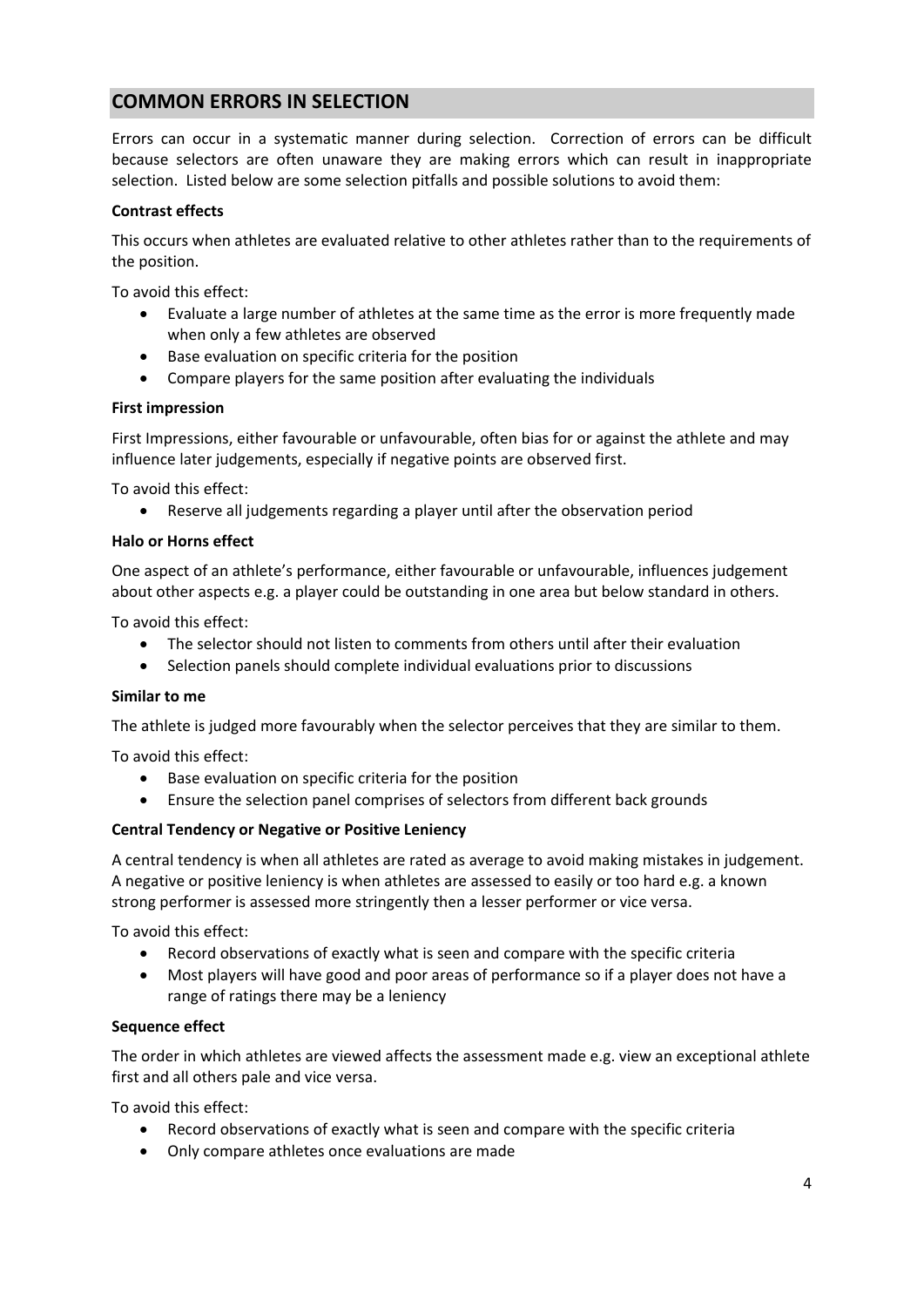# **WHAT SELECTORS LOOK FOR**

## **Skills to be Achieved/Key Performance Areas**

Individual Movement Skills

- Good footwork and change of direction
- Acceleration and deceleration
- High work rate
- Balance and control without the ball
- Balance and control with the ball
- Speed, agility, endurance and elevation
- Body type, athletic ability, body control and coordination

#### Ball Skills

- Good basic ball handling skills under pressure
- Good pass selection options under pressure
- Selection of ball delivery finesse and 'touch'
- Accuracy of Pass
- Catching ability two hands/one hand

## Attacking Skills

- Ability to make appropriate decisions
- **•** Effective use of space
- Timing
- Vision

## Defending Skills

- Good one on one defending
- Defence of pass

## Strategies

Recognises and adapts to attacking/defensive strategy changes by opposition

## Netball Knowledge

- Court craft ability to read the game
- Flair and creativity
- Ability to combine
- Involvement in the game
- Knowledge of the rules and adjusts to umpiring decisions
- Position specifics
- Accuracy of Shot

## Character

- Consistency of performance
- Temperament, aggressiveness, competitiveness , intensity
- Ability to concentrate
- Coachability understanding and application of coaching direction
- Commitment and reliability
- Ability to accept responsibility of actions
- Does the player listen?
- Do they re-act?
- Social skills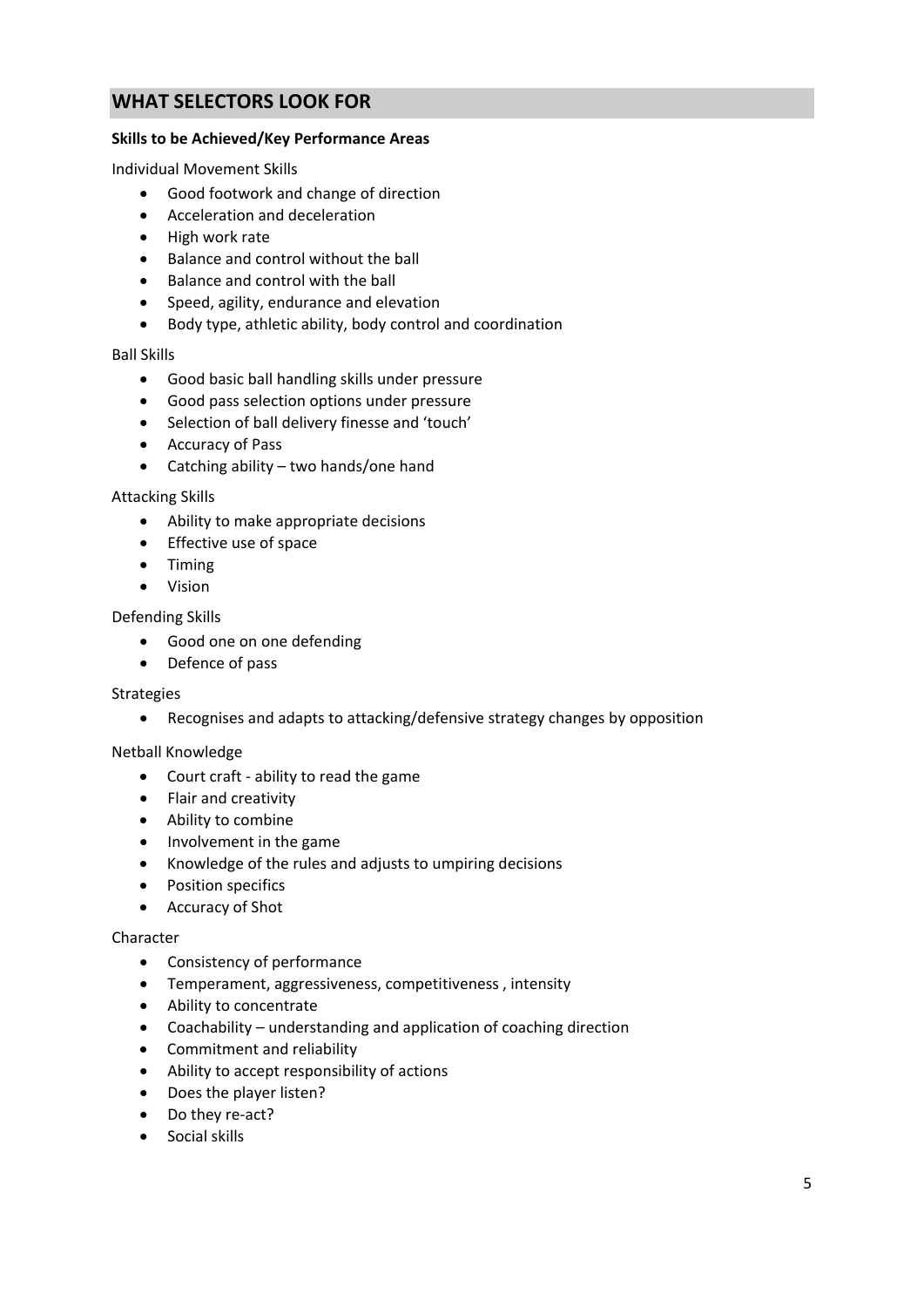# **GRID OUTLINING SELECTION CRITERIA FOR EACH AGE GROUP**

Selection criteria are outlined in the appendix for each age separately.

## **Movement Skills**

|          | <b>Skills</b>                                                                                                                                                                                                                     | 15 & Under  | 17 & Under   | <b>19 &amp; Under</b> | <b>21 &amp; Under</b> |
|----------|-----------------------------------------------------------------------------------------------------------------------------------------------------------------------------------------------------------------------------------|-------------|--------------|-----------------------|-----------------------|
| Take-Off | Demonstrate efficient<br>technique from a stationary<br>and moving start<br>Straight movement<br>$\bullet$<br>forward and backward<br>Diagonal movement to<br>$\bullet$<br>the left and right                                     | V           | $\sqrt{ }$   | $\mathbf v$           | V                     |
| Footwork | Demonstrate efficient<br>running technique                                                                                                                                                                                        | $\sqrt{ }$  | $\mathbf v$  | $\mathbf v$           | V                     |
|          | Able to sprint and change<br>direction                                                                                                                                                                                            | $\sqrt{ }$  | $\mathbf v$  | $\mathbf v$           | V                     |
|          | Side step                                                                                                                                                                                                                         | $\sqrt{ }$  | $\sqrt{ }$   | $\mathbf{v}$          | $\mathbf v$           |
|          | Speed of footwork                                                                                                                                                                                                                 | $\sqrt{ }$  | $\sqrt{ }$   | $\sqrt{ }$            | $\sqrt{ }$            |
|          | Recovery footwork                                                                                                                                                                                                                 | $\mathbf v$ | $\mathbf{v}$ | $\mathbf{v}$          | $\mathbf{v}$          |
|          | Working a number of<br>combinations                                                                                                                                                                                               | $\sqrt{ }$  | $\mathbf v$  | $\mathbf{v}$          | $\sqrt{ }$            |
|          | Turning from a sprint<br>movement                                                                                                                                                                                                 |             |              |                       | V                     |
| Jumping  | Demonstrate efficient<br>technique<br>Able to jump off left or<br>$\bullet$<br>right foot<br>Able to jump from both<br>$\bullet$<br>feet simultaneously<br>• Able to turn in the air                                              | ν           | V            | ν                     | V                     |
| Landing  | Demonstrate safe and<br>balanced technique<br>Able to land on left or<br>$\bullet$<br>right foot<br>$\bullet$ Able to land on both<br>feet simultaneously<br>Able to pivot in all<br>$\bullet$<br>directions with outside<br>turn | $\mathbf v$ | $\mathbf{v}$ | $\mathbf v$           | $\mathbf v$           |
|          | Safe technique after a<br>sprint                                                                                                                                                                                                  |             |              | $\mathbf{v}$          | V                     |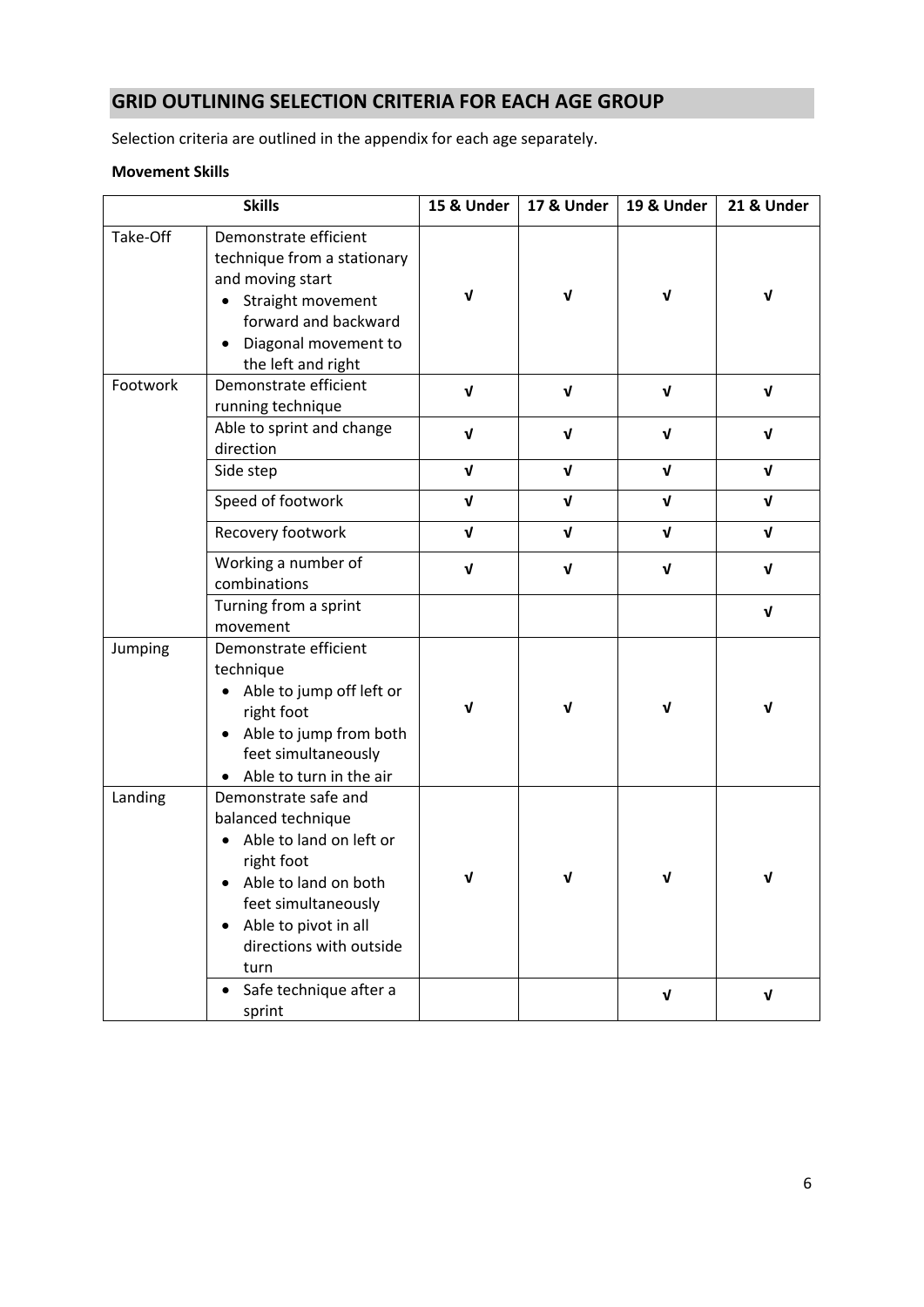## **Ball Skills**

|          | <b>Skills</b>                                                                                                                                                                                | 15 & Under         | 17 & Under         | 19 & Under         | 21 & Under  |
|----------|----------------------------------------------------------------------------------------------------------------------------------------------------------------------------------------------|--------------------|--------------------|--------------------|-------------|
| Catching | Demonstrate correct<br>technique and accurate<br>execution<br>Strong catch and snatch<br>$\bullet$<br>Two hands<br>$\bullet$<br>One hand control-<br>both hands                              | $\mathbf v$        | $\sqrt{ }$         | $\mathbf v$        | $\mathbf v$ |
|          | One hand control - both<br>hands<br>Able to catch a high and<br>$\bullet$<br>low ball one hand<br>Hooking ball into catch<br>$\bullet$<br>with either right or left<br>hand                  |                    |                    | $\mathbf v$        | $\mathbf v$ |
| Throwing | Demonstrate correct<br>technique and accurate<br>execution<br>Shoulder pass<br>$\bullet$<br>Dominant hand<br>$\circ$<br>Chest pass<br>٠<br>Bounce pass<br>$\bullet$<br>Lob pass<br>$\bullet$ | ν                  | V                  | $\mathbf v$        | V           |
|          | Introduce use of the<br>$\bullet$<br>ball on either side of<br>the body<br>Shoulder pass<br>$\circ$<br>Non-dominant<br>hand                                                                  |                    | V                  | ν                  | V           |
|          | Able to throw from<br>$\bullet$<br>either side of the body                                                                                                                                   |                    |                    | $\pmb{\mathsf{V}}$ | $\sqrt{ }$  |
|          | Two hand overhead<br>$\bullet$<br>pass<br>Introduce the fake pass<br>$\bullet$                                                                                                               |                    |                    |                    |             |
|          | Hip pass<br>$\bullet$<br>Fake pass<br>Step around pass                                                                                                                                       |                    |                    | $\mathbf v$        | V           |
|          | Placement of pass                                                                                                                                                                            | $\pmb{\mathsf{V}}$ | $\pmb{\mathsf{V}}$ | $\mathbf{v}$       | $\mathbf v$ |
|          | Consistency on placement<br>of pass<br>Timing on release of pass                                                                                                                             | V                  |                    |                    | V           |
|          | Variation on timing of                                                                                                                                                                       |                    |                    |                    |             |
|          | release of pass                                                                                                                                                                              |                    | $\mathbf v$        | $\mathbf v$        | V           |
|          | Using a variety of options<br>under pressure                                                                                                                                                 |                    | $\pmb{\mathsf{V}}$ | $\sqrt{ }$         | $\sqrt{ }$  |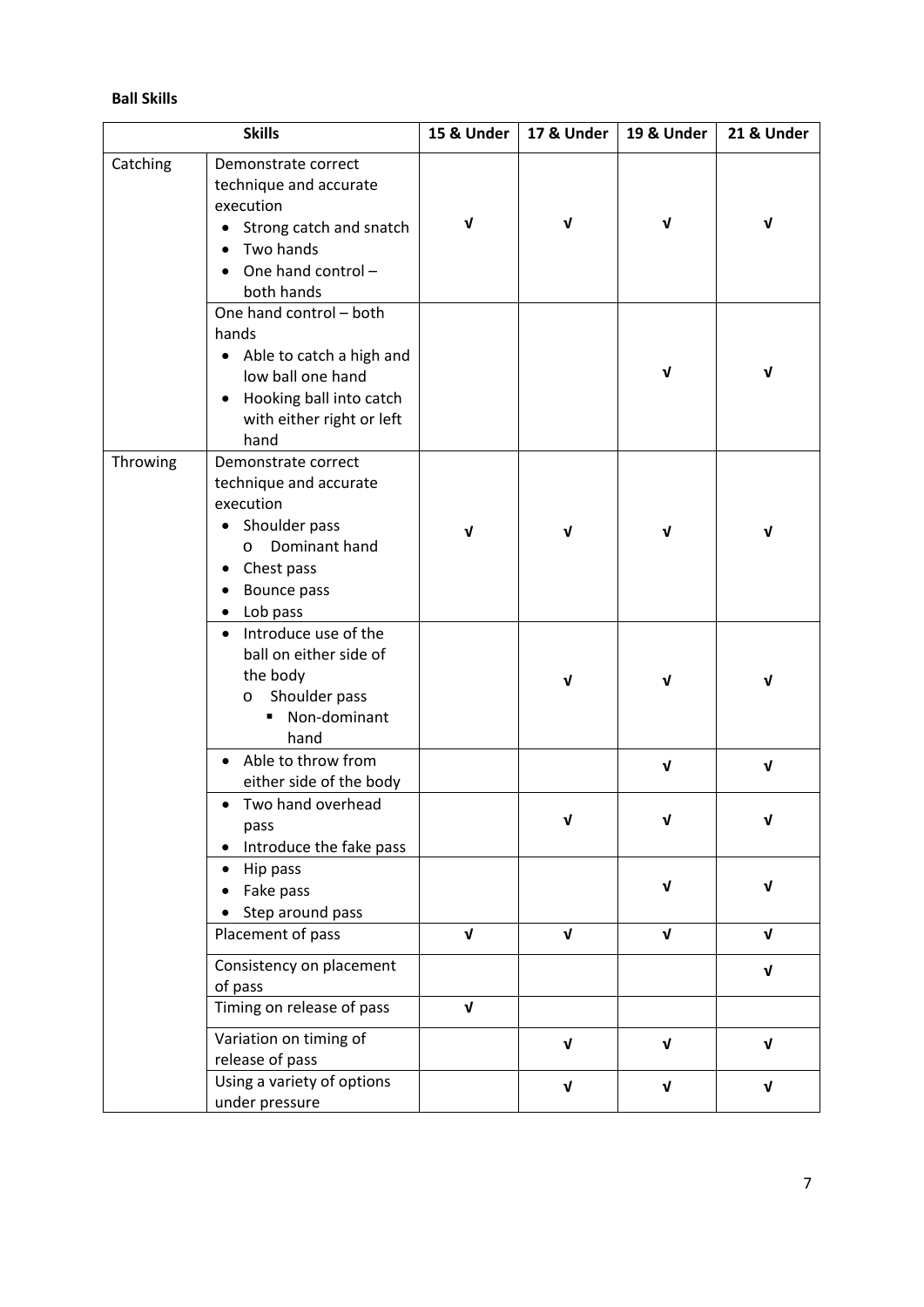# **Attacking Skills**

|                             | <b>Skills</b>                                                                                                         | 15 & Under   | 17 & Under   | 19 & Under   | 21 & Under   |
|-----------------------------|-----------------------------------------------------------------------------------------------------------------------|--------------|--------------|--------------|--------------|
| <b>Straight leads</b>       |                                                                                                                       | $\sqrt{ }$   | $\mathbf{v}$ | $\sqrt{ }$   | $\mathbf{v}$ |
| Diagonal leads              |                                                                                                                       | $\mathbf{v}$ | $\mathbf{v}$ | $\mathbf{v}$ | $\mathbf{v}$ |
| Dodge                       |                                                                                                                       | $\mathbf{v}$ | $\mathbf{v}$ | $\mathbf{v}$ | $\mathbf{v}$ |
| Double dodge                |                                                                                                                       | $\sqrt{ }$   | $\mathbf{v}$ | $\mathbf{v}$ | $\mathbf{v}$ |
| Change of Direction         |                                                                                                                       | $\mathbf{v}$ | $\mathbf{v}$ | $\mathbf{v}$ | $\mathbf{v}$ |
| Front cut                   |                                                                                                                       | $\mathbf v$  | $\mathbf{v}$ | $\mathbf{v}$ | $\mathbf{v}$ |
| Holds                       |                                                                                                                       | $\mathbf{V}$ | $\mathbf{v}$ | $\mathbf{v}$ | $\mathbf{v}$ |
| Lunges                      |                                                                                                                       | $\mathbf{V}$ | $\mathbf{v}$ | $\mathbf{v}$ | $\mathbf{v}$ |
| Drive, stop and lunge back  |                                                                                                                       |              |              | $\mathbf{v}$ | $\mathbf{v}$ |
| Half roll and full roll     |                                                                                                                       |              | $\mathbf{v}$ | $\mathbf{v}$ | $\mathbf{v}$ |
| Change of pace              |                                                                                                                       |              | $\mathbf{v}$ | $\mathbf{v}$ | $\mathbf{v}$ |
| Double play                 |                                                                                                                       |              |              | $\mathbf{v}$ | $\mathbf{v}$ |
| Up and back                 | Straight<br>$\bullet$<br>Diagonal<br>$\bullet$                                                                        |              |              | $\mathbf v$  | $\mathbf{v}$ |
| Two leads                   |                                                                                                                       | $\mathbf{v}$ | $\mathbf{v}$ | $\mathbf v$  | $\mathbf{v}$ |
| Creating<br>Space           | <b>Clearing leads</b><br>$\bullet$<br>• Clearing leads and<br>drives<br>Clearing leads and re-<br>$\bullet$<br>offers | $\sqrt{ }$   | $\mathbf{V}$ | $\sqrt{ }$   | $\sqrt{ }$   |
| Screens                     |                                                                                                                       |              | $\mathbf{v}$ | $\mathbf{v}$ | $\mathbf{v}$ |
| Vision                      |                                                                                                                       | $\sqrt{ }$   | $\mathbf{v}$ | $\sqrt{ }$   | $\mathbf{v}$ |
| <b>Decision Making</b>      |                                                                                                                       | $\mathbf{v}$ | $\mathbf{v}$ | $\mathbf{v}$ | $\mathbf{v}$ |
| <b>Space Awareness</b>      |                                                                                                                       | $\mathbf{V}$ | $\sqrt{ }$   | $\sqrt{ }$   | $\mathbf{v}$ |
| <b>Communication skills</b> |                                                                                                                       | $\mathbf{v}$ | $\mathbf v$  | $\mathbf{v}$ | $\mathbf{v}$ |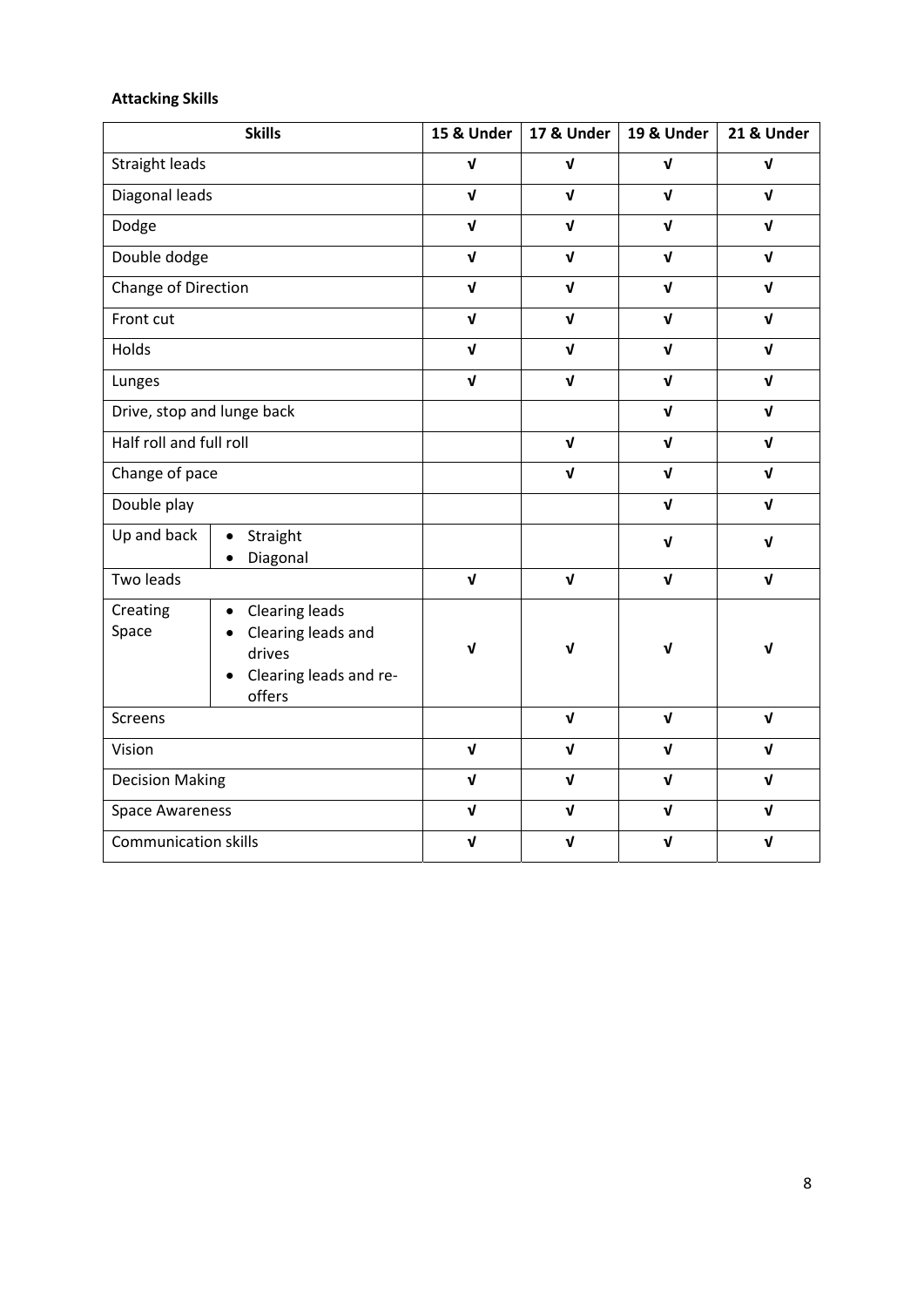# **Defending Skills**

|                                            | <b>Skills</b>                                 | 15 & Under  | 17 &<br><b>Under</b> | 19 &<br><b>Under</b> | 21 & Under   |
|--------------------------------------------|-----------------------------------------------|-------------|----------------------|----------------------|--------------|
| Defensive<br>footwork                      | Shadowing                                     | $\mathbf v$ | V                    | $\mathbf v$          | $\mathbf v$  |
| Body control<br>and re-<br>positioning     | Recovery step                                 | $\mathbf v$ | ν                    | V                    | ν            |
| One on one<br>defending                    | Front position<br>Side position               | $\mathbf v$ | ν                    | $\mathbf v$          | ν            |
|                                            | <b>Back position</b>                          |             | $\mathbf{V}$         | $\mathbf{v}$         | $\mathbf{v}$ |
| Two on one defending                       |                                               |             | $\mathbf{v}$         | $\mathbf{v}$         | $\mathbf{v}$ |
| Adjusting body position as ball approaches |                                               | $\mathbf v$ | $\mathbf{v}$         | $\mathbf{v}$         | $\mathbf{v}$ |
| Intercepting                               | Attack on the first ball                      | $\mathbf v$ | $\mathbf{v}$         | $\mathbf{v}$         | $\mathbf v$  |
| Hands over                                 |                                               | $\mathbf v$ | $\mathbf v$          | $\mathbf{v}$         | $\mathbf{v}$ |
| the ball                                   | Adjusting body position to<br>force ball wide |             |                      | $\mathbf{v}$         | $\mathbf v$  |
| Delay and deny space                       |                                               | $\mathbf v$ | $\mathbf v$          | $\mathbf{v}$         | $\mathbf v$  |
| Sagging                                    |                                               |             | $\mathbf{v}$         | $\mathbf{v}$         | $\mathbf{v}$ |
| <b>Communication skills</b>                |                                               | $\mathbf v$ | $\mathbf v$          | $\mathbf{v}$         | $\mathbf{v}$ |
| Working together in and out of circle      |                                               | $\mathbf v$ | $\mathbf v$          | $\mathbf{v}$         | $\mathbf{v}$ |
| Split circle                               |                                               |             | V                    | $\mathbf{v}$         | $\mathbf{v}$ |

# **Shooting**

|                                                      | <b>Skills</b>                                                                                                                 | 15 &<br><b>Under</b> | 17 & Under   | 19 &<br><b>Under</b> | 21 & Under   |
|------------------------------------------------------|-------------------------------------------------------------------------------------------------------------------------------|----------------------|--------------|----------------------|--------------|
| Demonstrat<br>e correct<br>and accurate<br>technique | Stationary<br>$\bullet$<br>Short<br>$\circ$<br>Medium<br>$\circ$<br>Long<br>$\circ$<br>Step forward<br>Step back<br>Side step | ν                    | V            | V                    | ν            |
|                                                      | Jump shot<br>Shuffle shot                                                                                                     |                      |              | V                    | ν            |
|                                                      | Variation on timing and release of shot                                                                                       |                      |              | $\mathbf{v}$         | $\mathbf{v}$ |
| Screens                                              |                                                                                                                               |                      | $\mathbf v$  | $\mathbf{v}$         | ν            |
| Rebounding                                           |                                                                                                                               | $\mathbf{V}$         | $\mathbf{v}$ | $\mathbf{v}$         | V            |
|                                                      | Working together in and out of the circle                                                                                     | $\mathbf{v}$         | $\mathbf{v}$ | V                    | $\mathbf{v}$ |
| Work rate and shot                                   |                                                                                                                               |                      | $\mathbf{v}$ | V                    | V            |
| <b>Communication skills</b>                          |                                                                                                                               | ν                    | ν            | V                    | ν            |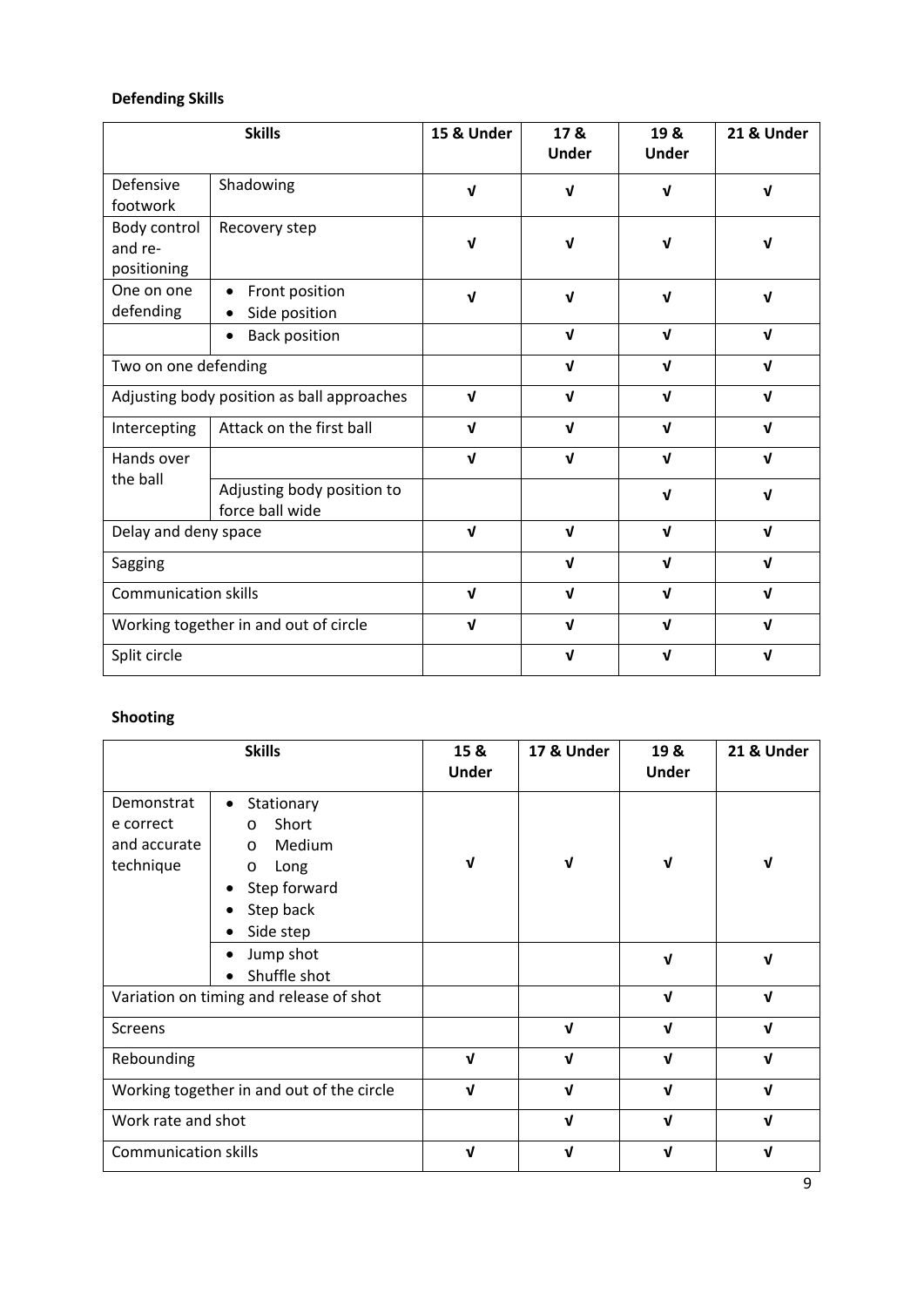# **Strategies**

|                                  | <b>Skills</b>                                                                                                   | 15 &<br><b>Under</b> | 17 & Under   | 19 &<br><b>Under</b> | 21 & Under         |
|----------------------------------|-----------------------------------------------------------------------------------------------------------------|----------------------|--------------|----------------------|--------------------|
| Centre Pass -<br>Attack          | Simple set up positions<br>One on one<br>$\circ$<br>Two on one<br>O                                             | $\sqrt{ }$           | $\mathbf{V}$ | $\mathbf{V}$         | $\sqrt{ }$         |
|                                  | Greater variety on<br>initial set up<br>Screens<br>$\circ$                                                      |                      |              | $\mathbf{v}$         | $\mathbf v$        |
|                                  | Delivery of centre pass<br>$\bullet$                                                                            | $\sqrt{ }$           | $\mathbf{V}$ | $\mathbf{v}$         | $\mathbf v$        |
|                                  | Accurate and<br>consistent delivery of<br>centre pass                                                           |                      |              |                      | $\sqrt{ }$         |
| <b>Centre Pass</b><br>- Defence  | One on one<br>Two on one<br>Working as a unit<br>٠<br><b>Communication skills</b>                               | ν                    | $\mathbf v$  | $\mathbf{v}$         | ν                  |
|                                  | Wall<br>$\bullet$<br>Forcing the attack wide                                                                    |                      |              | $\mathbf{v}$         | $\mathbf v$        |
|                                  | Keeping attackers off<br>٠<br>the circle edge                                                                   |                      |              |                      | $\mathbf v$        |
| <b>Base Line</b><br>Throw-in $-$ | Simple back line throw-<br>ins                                                                                  | $\mathbf v$          | $\mathbf{v}$ | $\mathbf{v}$         | V                  |
| Attack                           | • Greater variety in start<br>positions and<br>movement                                                         |                      |              | $\mathbf{v}$         | $\mathbf v$        |
|                                  | Ability to read the play<br>$\bullet$<br><b>Space Awareness</b><br>$\circ$<br><b>Decision Making</b><br>$\circ$ | ν                    | $\mathbf{v}$ | $\mathbf v$          | ν                  |
|                                  | Vision<br>$\circ$                                                                                               |                      | $\sqrt{ }$   | $\mathbf{v}$         | V                  |
| <b>Base Line</b><br>Throw-in $-$ | One on one<br>Two on one                                                                                        | V                    | V            | V                    | V                  |
| Defence                          | Dictating space<br>٠<br>Area/zone<br>$\bullet$                                                                  |                      |              | $\mathbf{v}$         | $\mathbf v$        |
|                                  | Dictating and<br>$\bullet$<br>restricting space                                                                 |                      |              |                      | $\pmb{\mathsf{V}}$ |
|                                  | Communication skills                                                                                            | $\sqrt{ }$           | $\sqrt{ }$   | $\mathbf{v}$         | $\sqrt{ }$         |
|                                  | Working as a unit                                                                                               |                      | $\sqrt{ }$   | $\mathbf{v}$         | $\mathbf v$        |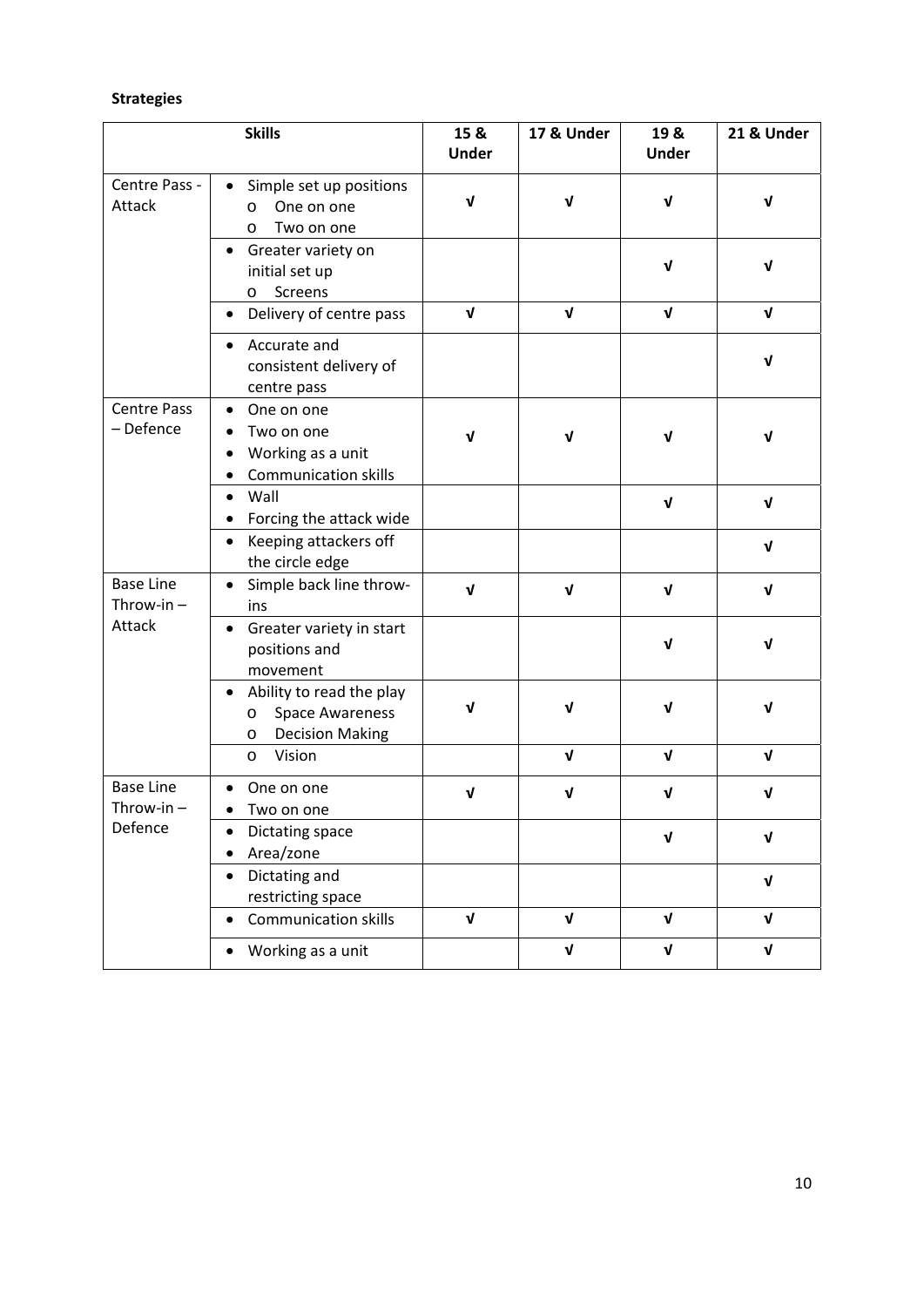| Shooting<br>$Circle -$<br>Attack  | Demonstrate the ability<br>$\bullet$<br>to apply and<br>understand unit skills<br>Shooter/Goal<br>$\circ$<br><b>Attack leads</b><br>Timing of leads<br>O<br>Rotations in the<br>$\circ$<br>circle<br>Holds<br>$\circ$<br>Shooter to shooter<br>$\circ$<br>passes<br>Rebounding<br>$\circ$<br>Exploring variations of<br>$\bullet$<br>rotations in the circle | $\mathbf v$ | $\mathbf v$<br>$\pmb{\mathsf{v}}$ | $\mathbf v$<br>$\sqrt{ }$ | V<br>V             |
|-----------------------------------|--------------------------------------------------------------------------------------------------------------------------------------------------------------------------------------------------------------------------------------------------------------------------------------------------------------------------------------------------------------|-------------|-----------------------------------|---------------------------|--------------------|
|                                   | Screens                                                                                                                                                                                                                                                                                                                                                      |             | $\pmb{\mathsf{v}}$                | $\pmb{\mathsf{V}}$        | $\sqrt{ }$         |
| Shooting<br>$Circle -$<br>Defence | One on one<br>٠<br>Two on one<br><b>Communication skills</b><br>Change of body<br>٠<br>position as ball<br>approaches                                                                                                                                                                                                                                        | ν           | $\sqrt{ }$                        | $\mathbf v$               | $\sqrt{ }$         |
|                                   | Split circle<br>٠                                                                                                                                                                                                                                                                                                                                            |             | $\sqrt{ }$                        | $\mathbf{v}$              | $\sqrt{ }$         |
|                                   | Area/zone defence<br>٠                                                                                                                                                                                                                                                                                                                                       |             |                                   | $\mathbf{v}$              | $\mathbf v$        |
|                                   | Working together as a<br>٠<br>unit                                                                                                                                                                                                                                                                                                                           |             |                                   |                           | $\pmb{\mathsf{V}}$ |
|                                   | Defence of shot<br>Lean<br>O<br>Jump<br>$\circ$<br>Box out<br>O                                                                                                                                                                                                                                                                                              | V           | $\mathbf{V}$                      | $\mathbf v$               | $\sqrt{ }$         |
|                                   | Defence of shot<br>Lean<br>O<br>Same arm and leg<br>Opposite arm and<br>leg<br>■ Two arms and both<br>feet<br>Jump<br>$\circ$<br>Same arm and leg<br>Opposite arm and<br>leg<br>■ Two arms and both<br>feet<br>■Crouch<br>From a lean to a<br>jump                                                                                                           |             |                                   | $\mathbf v$               | $\mathbf v$        |
|                                   | Rebound<br>Outlet pass<br>٠                                                                                                                                                                                                                                                                                                                                  | $\sqrt{ }$  | $\pmb{\mathsf{V}}$                | $\sqrt{ }$                | V                  |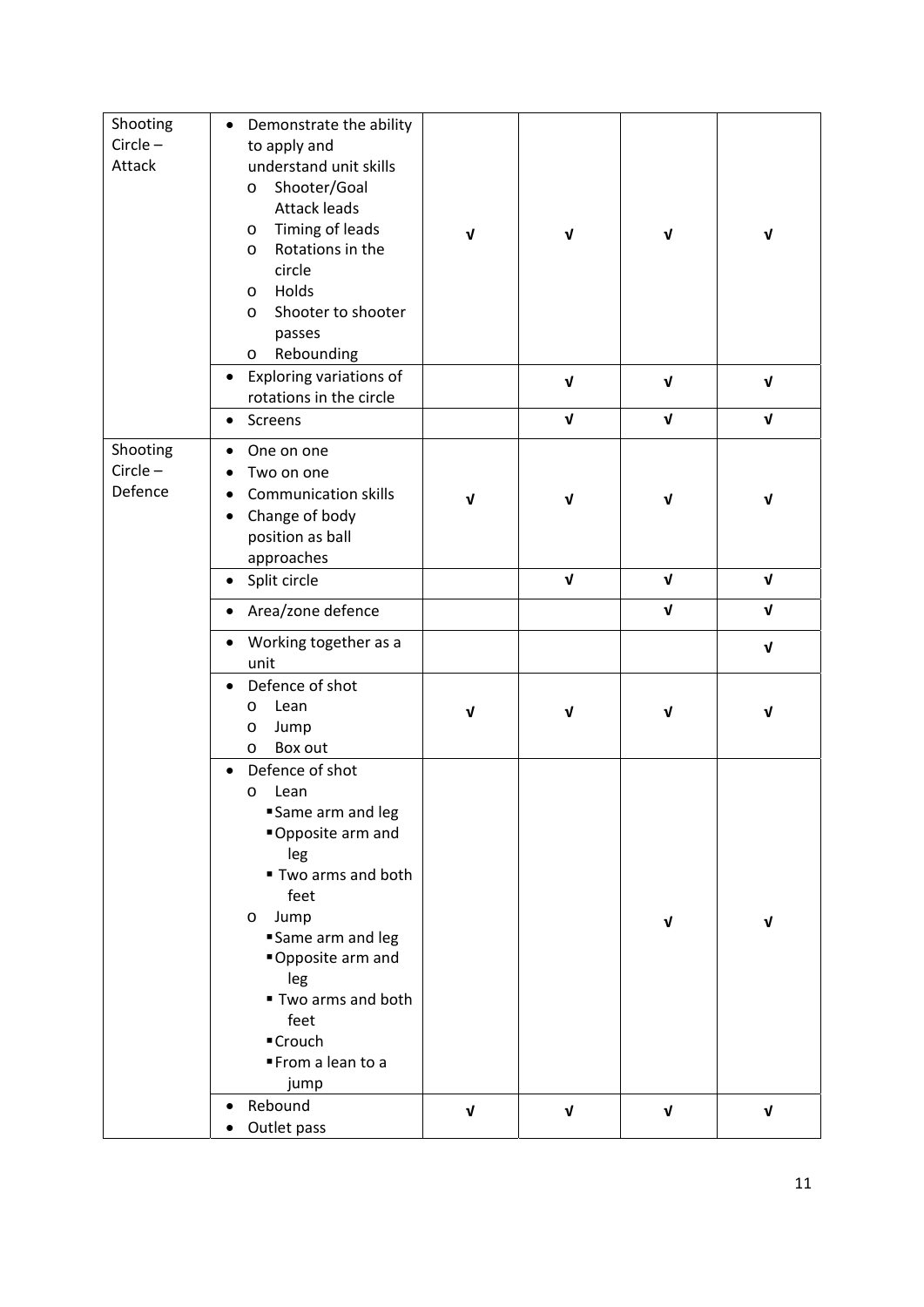# **POSITION SPECIFIC ATTRIBUTES**

## **General attributes to look for in Shooters**

- High volume and accuracy under pressure
- Consistency in shot technique
- $\bullet$  Shot selection when to shoot and when to pass
- Shot variations step backs, step to the side, step ins & penalty shots
- Variety of attacking moves
- Acceleration off the mark
- Strong leads to the ball
- Understanding of space & space protection
- Looks to the post
- Open vision
- Entry into circle
- Ability to work in 'partnership' with other shooter and attack unit
- Ability to use and understand screens
- Reads the play well
- Good understanding of what is happening around them
- Strong rebounder
- Good defensive skills (one on one, change of direction, recovery, hands over ball, delay and deny a drive)

## **General Attributes to Look For In Wing Attack**

- Acceleration off the mark
- Clear and decisive pass selection
- Variation in timing of release of ball in relation to the situation
- Range of attacking moves
- Speed in change of direction (footwork)
- Selection of ball delivery (finesse and 'touch')
- Awareness of space & team mates
- Understanding of what is happening around them
- Ability to get onto and deliver from the circle edge
- Ability to balance on circle edge and controlling offside
- Positioning ability to hold space on circle edge
- Feeding or defence of feeds
- Open vision
- Good defensive skills (one on one, change of direction, recover, hands over ball, delay and deny a drive)
- Ability to work in 'partnership' with the centre and the attack unit

## **General Attributes to Look For In Centre**

- Good decision making
- Strong attacking drives with a range of attacking moves
- Selection of ball delivery (finesse and 'touch')
- Clear and decisive pass selection
- Variation in timing of release of ball in relation to the situation
- Good vision & space awareness
- Speed in change of direction (footwork)
- Ability to get onto and deliver from the circle edge
- Ability to balance on circle edge and controlling offside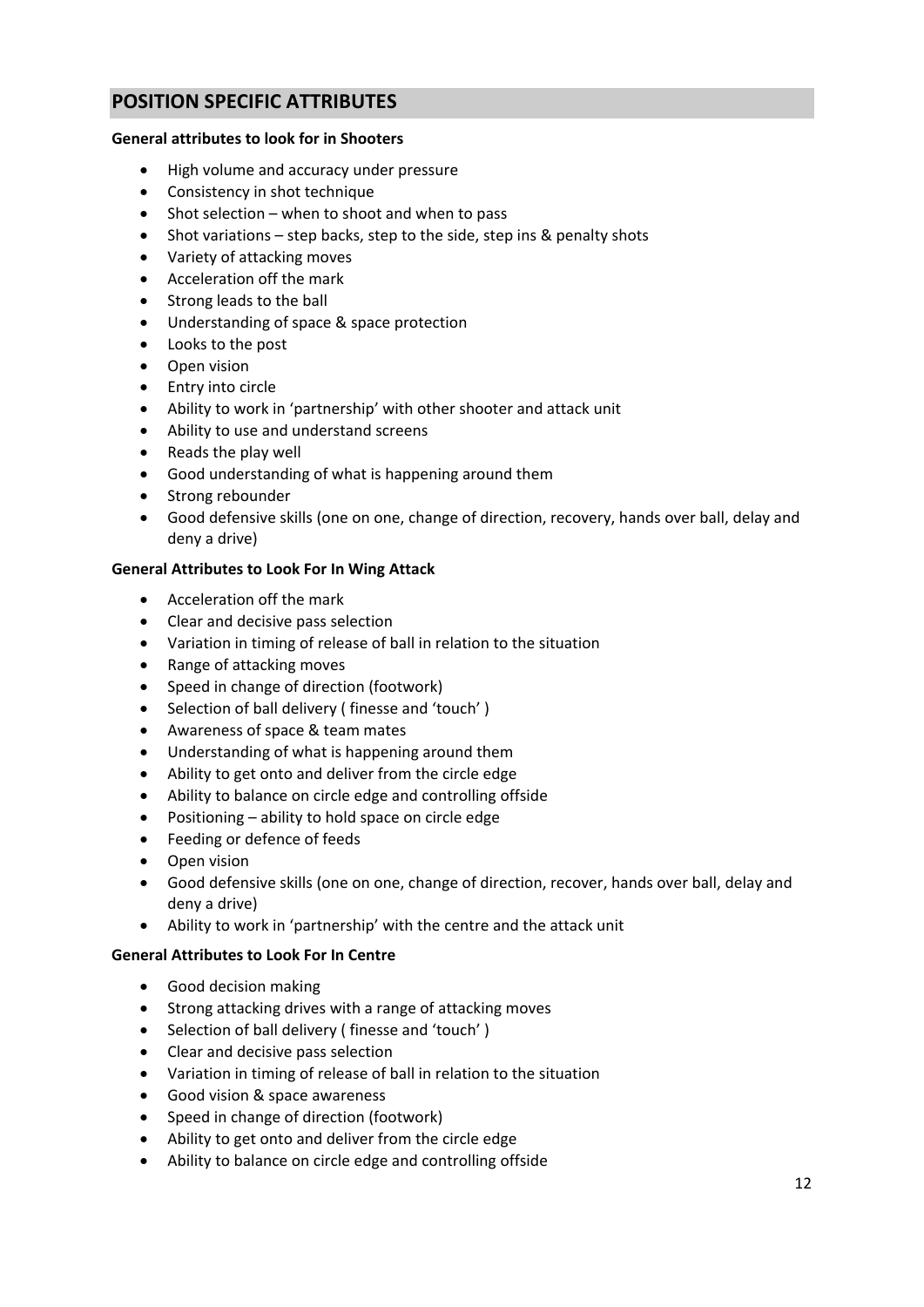- Positioning ability to hold space on circle edge
- Ability to keep opponent off the circle edge
- Feeding or defence of feeds
- Ability to read play & attempt to intercept (sometimes away from immediate opponent)
- Strong defensive skills (ability to work in partnership with WD) (one on one, change of direction, recover, hands over ball, delay and deny a drive)
- Ability to work in 'partnership' with the Wing Attack and link both ends of the court

## **General attributes to look for in Wing Defence**

- Acceleration off the mark
- Quick footwork
- Strong one on one defence
- Strong defensive skills (ability to work in partnership with C) (one on one, change of direction, recover, hands over ball, delay and deny a drive)
- Forces opponent to run into restricted space
- Ability to work in partnership with the centre and the defensive unit
- Good vision & space awareness
- Recognise and adapt to change of attacking strategies
- Ability to read the play and anticipate flight of the ball
- Ability to defend preliminary moves then come off immediate opponent to intercept
- Strong delivery into attack
- Selection of ball delivery
- Variation in timing of release in relation to the situation

## **General attributes to look for in Circle Defence**

- Strong one on one defence
- $\bullet$  Anticipation reading the play
- Acceleration off the mark
- Recognise and adapt to change of attacking strategies
- Ability to read the play and anticipate flight of the ball
- Ability to defend preliminary moves then come off immediate opponent to intercept
- Quick footwork
- Ability to work in partnership with other circle defender and defensive unit
- Ability to communicate
- Strong body control
- Variety of defence on shot Lean/Jump/Intensity/Timing
- Excellent rebound skills
- Forces opponent to run into restricted space
- Good vision & space awareness
- Strong delivery into attack
- Selection of ball delivery
- Variation in timing of release in relation to the situation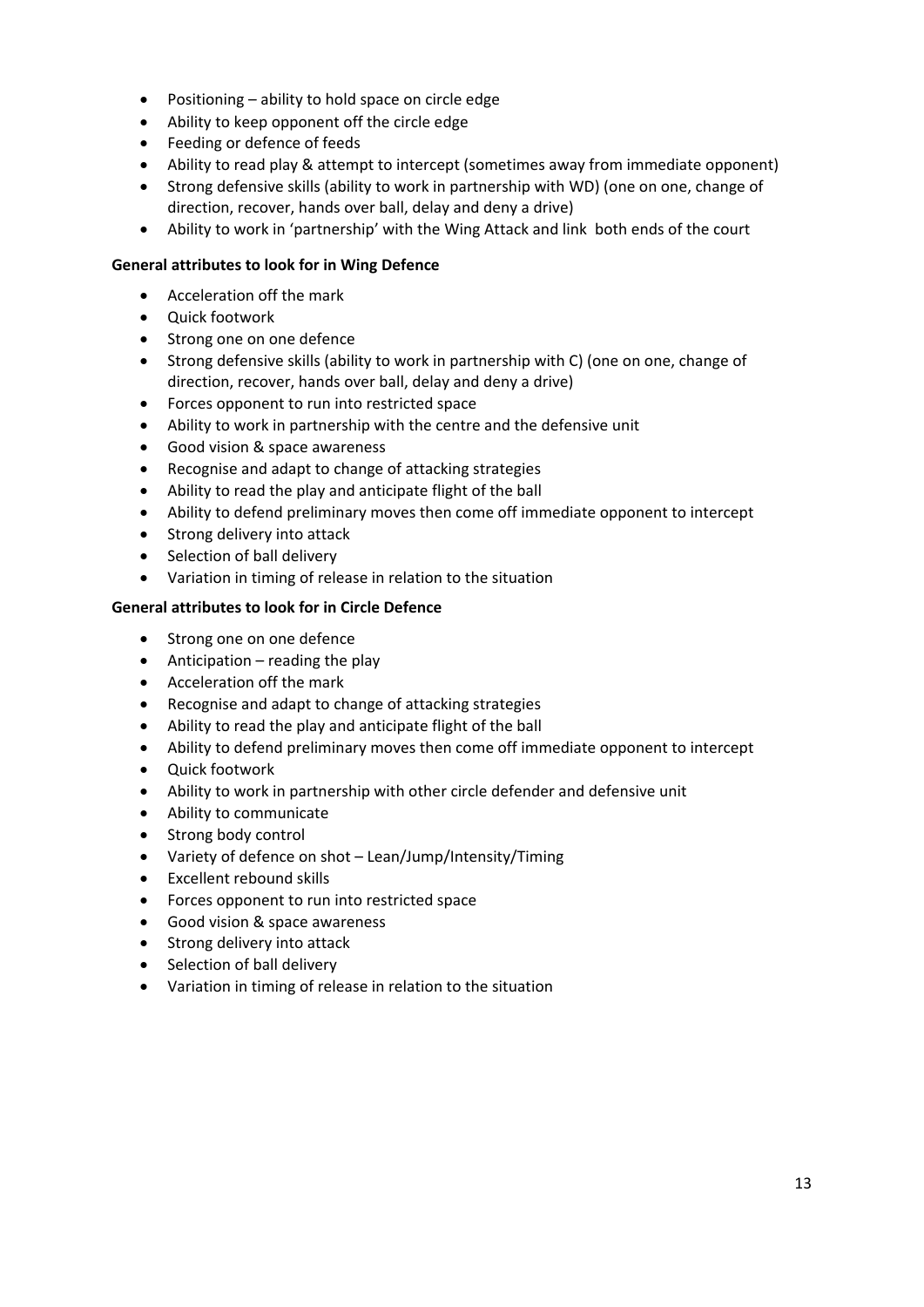# **ASSESSMENT PROCESS/RECORDING OF STANDARDS**

## **Different methods to Rank**

- Ranking Scale
	- o 5. Exceptional
	- o 4. Excellent
	- o 3. Good
	- o 2. Average
	- o 1. Poor
- Ranking Scale
	- o √√ Definite Yes
	- Yes but want another look
	- o ? Not sure need another look
	- o x No but will have one last look
	- o xx Definite No
- Ranking Scale
	- o Rank the game ‐ A, B or C .... depending on standard
	- o Then rank the player a, b or c .... according to performance
	- o Eg Aa = very good / Cc = poor

## **Sample Recording Proformas**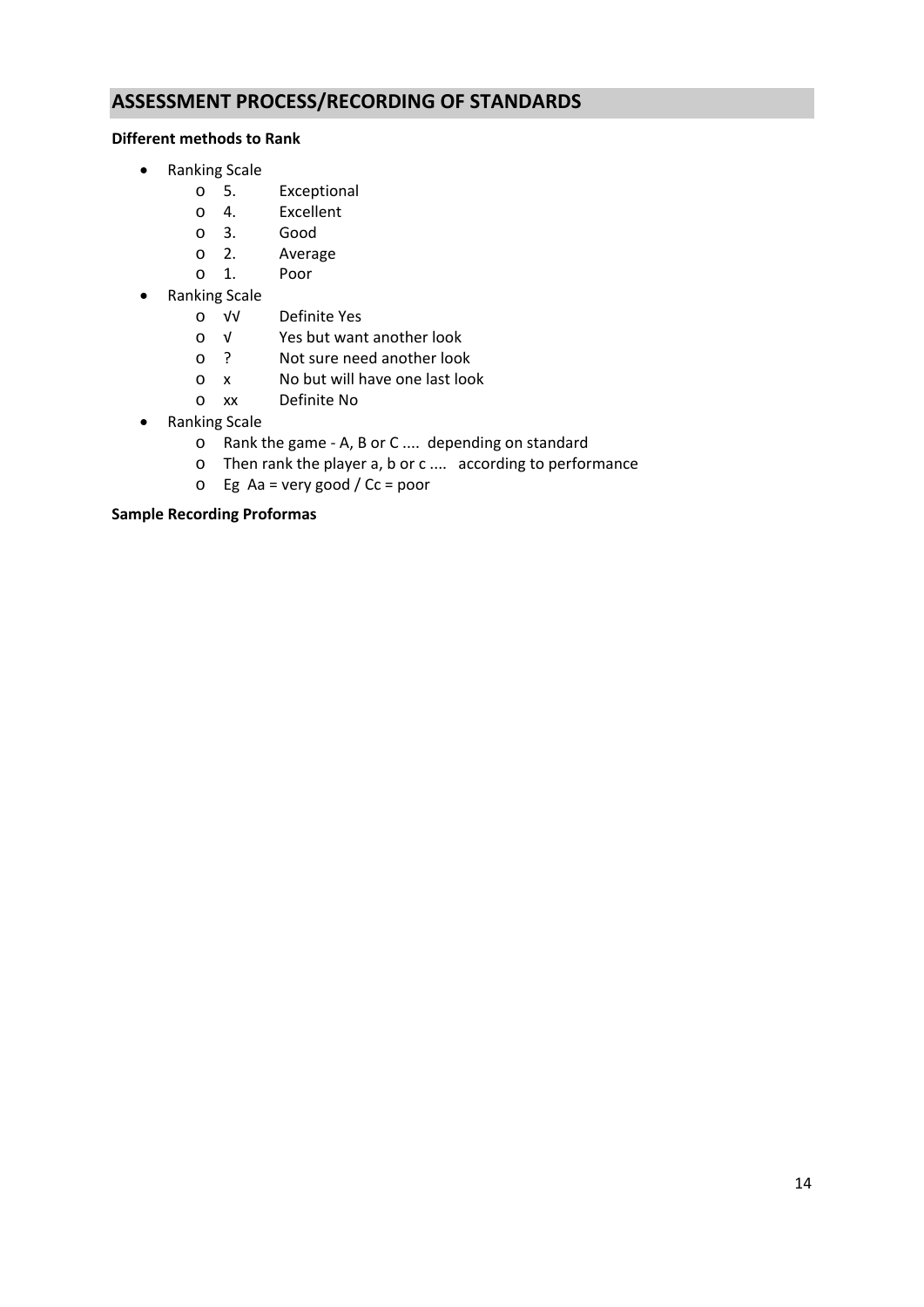## **Athlete Feedback: «Firstname» «Surname»**

| Session: | Coach: |
|----------|--------|
|          |        |

| <b>Session expectations</b> |  |
|-----------------------------|--|
|                             |  |
|                             |  |
|                             |  |
|                             |  |

| <b>Coach feedback</b>            |  |
|----------------------------------|--|
|                                  |  |
|                                  |  |
|                                  |  |
| Individual movement<br>$\bullet$ |  |
|                                  |  |
| <b>Ball skills</b><br>$\bullet$  |  |
|                                  |  |
| <b>Attacking</b><br>$\bullet$    |  |
|                                  |  |
| Defending<br>$\bullet$           |  |
| Position specific<br>$\bullet$   |  |
|                                  |  |
| Team strategies<br>$\bullet$     |  |
|                                  |  |
| Decision making<br>$\bullet$     |  |

| Self evaluation |  |
|-----------------|--|
|                 |  |
|                 |  |
|                 |  |
|                 |  |

| <b>Notes</b> |  |
|--------------|--|
|              |  |
|              |  |
|              |  |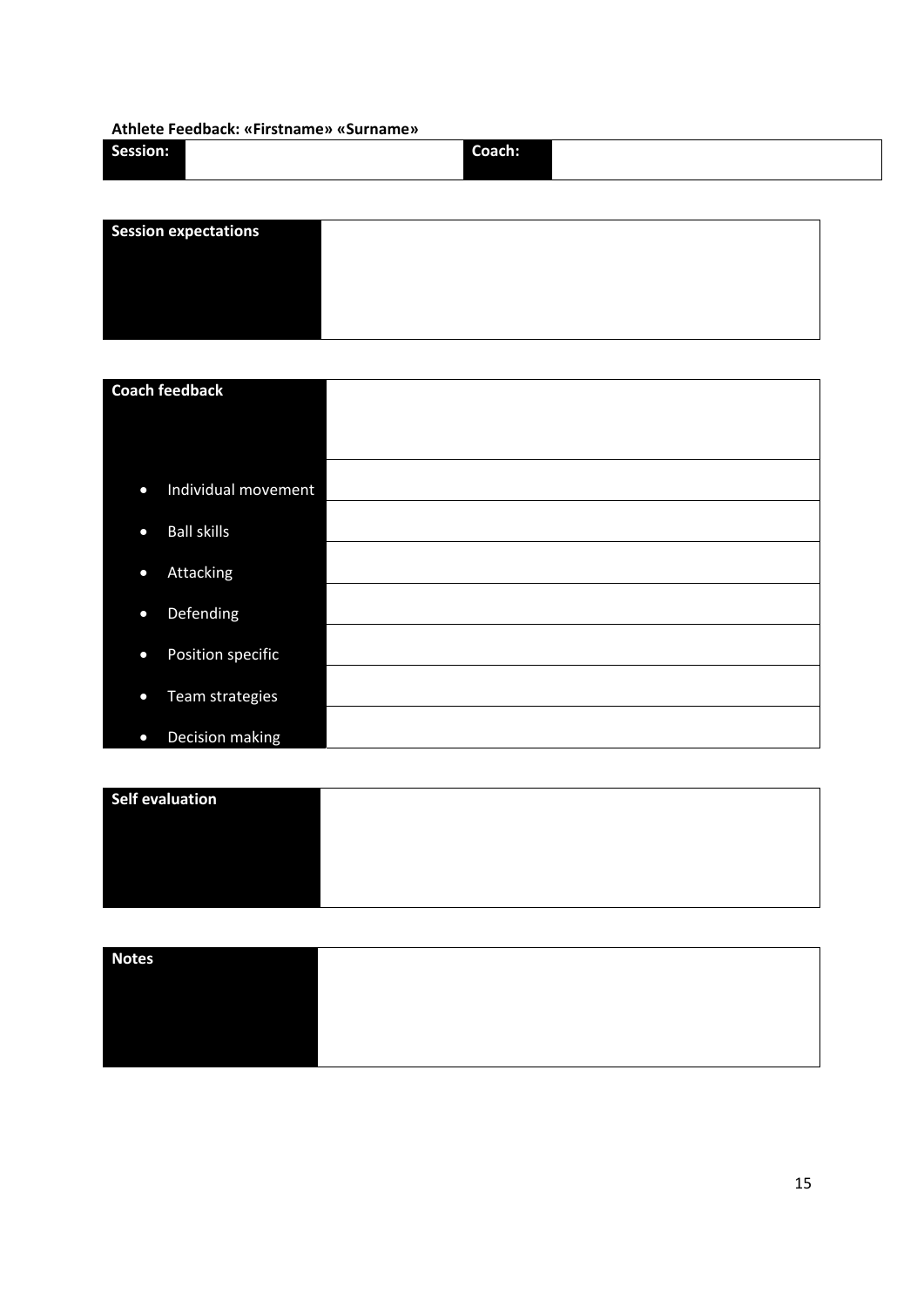# **KEY PERFORMANCE AREAS**

Key performance areas are rated on a scale of 1 to 5 in relation to the selection criteria for the player's age group.

## **Movement Ability**

| <b>Scale</b>    | Descriptors                                                                                                                                                                  |
|-----------------|------------------------------------------------------------------------------------------------------------------------------------------------------------------------------|
| 5 - Exceptional | Outstanding physical ability to accelerate, change direction<br>and recover and great balance, coordination and agility                                                      |
| 4 - Excellent   | Excellent agility and change of direction and is well balanced<br>and able to recover                                                                                        |
| $3 - Good$      | Good physical ability and recovery                                                                                                                                           |
| 2 - Marginal    | Able to change direction but does not have agility or balance<br>to work in small areas                                                                                      |
| $1 -$ Poor      | Reacts slowly when change of direction is required                                                                                                                           |
|                 |                                                                                                                                                                              |
| <b>Scale</b>    | Descriptors                                                                                                                                                                  |
| 5 - Exceptional | Outstanding catching under pressure, able to catch difficult<br>balls in one and two hands and moves ball quickly into<br>passing position                                   |
| 4 - Excellent   | Sometimes fumbles difficult passes but is in control                                                                                                                         |
| $3 - Good$      | Occasionally fumbles balls but generally in control and<br>maintains ball                                                                                                    |
| 2 - Marginal    | Fumbles when pass is on extension or under pressure                                                                                                                          |
| $1 -$ Poor      | Regularly fumbles pass                                                                                                                                                       |
|                 |                                                                                                                                                                              |
| <b>Scale</b>    | Descriptors                                                                                                                                                                  |
| 5 - Exceptional | Outstanding peripheral vision and depth perception<br>executing with accuracy over all distances. Varies timing and<br>makes excellent decisions. Can use non-dominant hand. |
| 4 - Excellent   | Accurate and an excellent decision maker, occasionally<br>makes an error under pressure. Can use non dominant hand<br>for short passing options.                             |
| $3 - Good$      | Demonstrates correct technique and accurate execution.<br>Rarely makes fundamental errors                                                                                    |
| 2 - Marginal    | Sound technique with most passes but sometimes makes<br>poor decisions                                                                                                       |
| $1 -$ Poor      | Technique problems and makes poor decisions                                                                                                                                  |
|                 |                                                                                                                                                                              |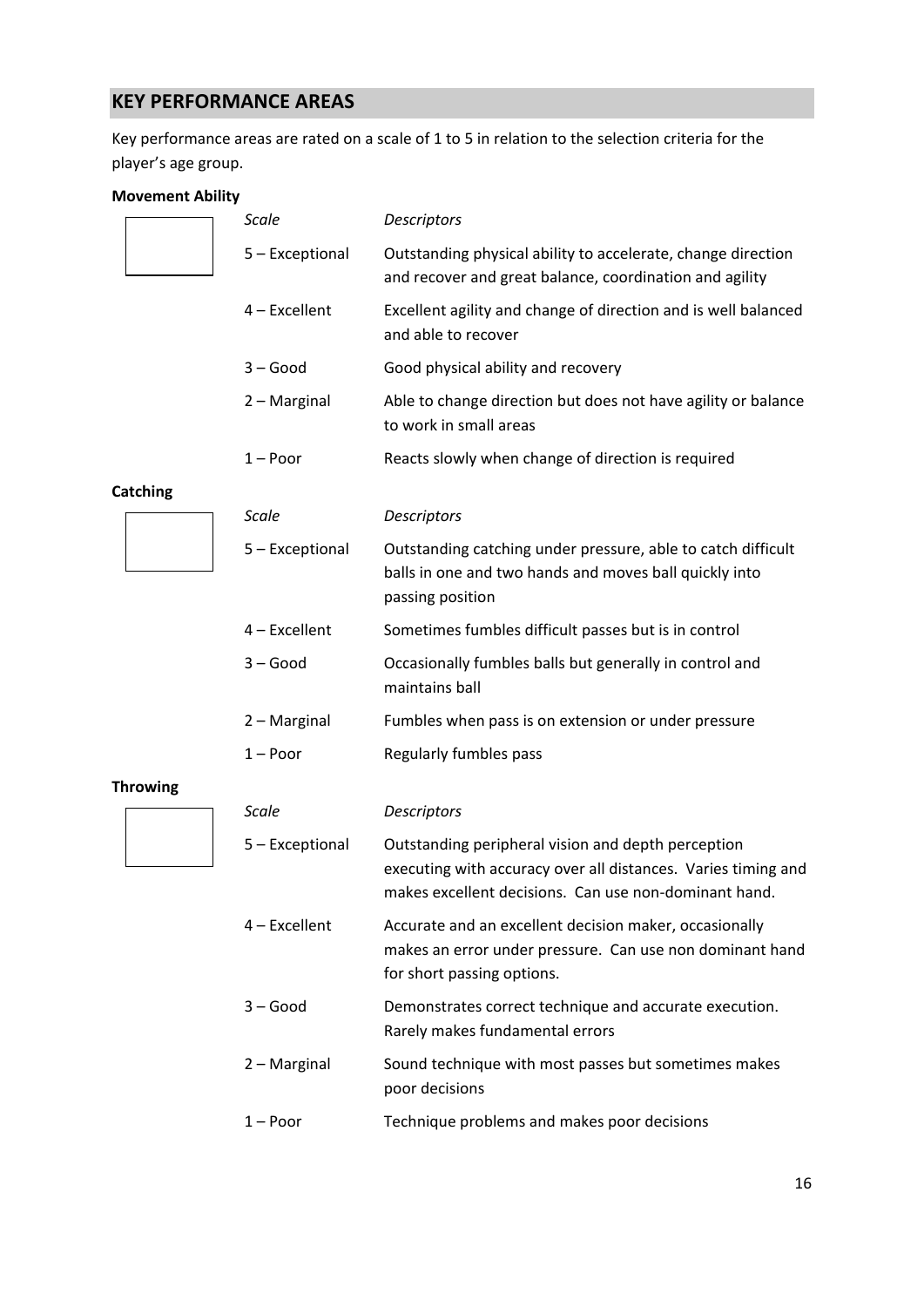# **Attacking Ability**

|                          | Scale           | <b>Descriptors</b>                                                                                                                                                                 |
|--------------------------|-----------------|------------------------------------------------------------------------------------------------------------------------------------------------------------------------------------|
|                          | 5 - Exceptional | Great vision and space awareness and reads play consistently<br>well, uses full variety of attacking moves to either gain<br>possession of the ball or create space for team mates |
|                          | 4 - Excellent   | Smart reader of the play with excellent vision and space<br>awareness, uses full variety of attacking move to gain<br>possession of the ball                                       |
|                          | $3 - Good$      | Good vision and space awareness although occasionally<br>crowds the area, uses a variety of attacking skills                                                                       |
|                          | 2 - Marginal    | At times lacks vision and awareness and relies on basic<br>attacking skills                                                                                                        |
|                          | $1 -$ Poor      | Limited attacking skills and lacks space awareness                                                                                                                                 |
| <b>Defending Ability</b> |                 |                                                                                                                                                                                    |
|                          | <b>Scale</b>    | <b>Descriptors</b>                                                                                                                                                                 |
|                          | 5 - Exceptional | Reads play consistently well and positions to intercept or<br>force turnovers                                                                                                      |
|                          | 4 - Excellent   | Smart reader of the play and can cover multiple moves                                                                                                                              |
|                          | $3 - Good$      | Good physical ability and recovery and can cover multiple<br>moves                                                                                                                 |
|                          | 2 - Marginal    | Takes eyes off the ball or allows opponent easy access to ball<br>and cannot cover multiple work moves                                                                             |
|                          | $1 -$ Poor      | Chases opponent and beaten on preliminary moves                                                                                                                                    |
| <b>Positional</b>        |                 |                                                                                                                                                                                    |
|                          | <b>Scale</b>    | Descriptors                                                                                                                                                                        |
|                          | 5 - Exceptional | Able to execute all skills and strategies required for the<br>position at an exceptional standard                                                                                  |
|                          | 4 - Excellent   | Executes skills and strategies required for the position                                                                                                                           |
|                          | $3 - Good$      | Executes skills required for the position, lacking in some<br>strategic understanding                                                                                              |
|                          | 2 - Marginal    | Good grasp of basic skills required for the position but lacks<br>strategic understanding                                                                                          |
|                          | $1 -$ Poor      | Basic positional skills are still being developed and lacks<br>strategic understanding                                                                                             |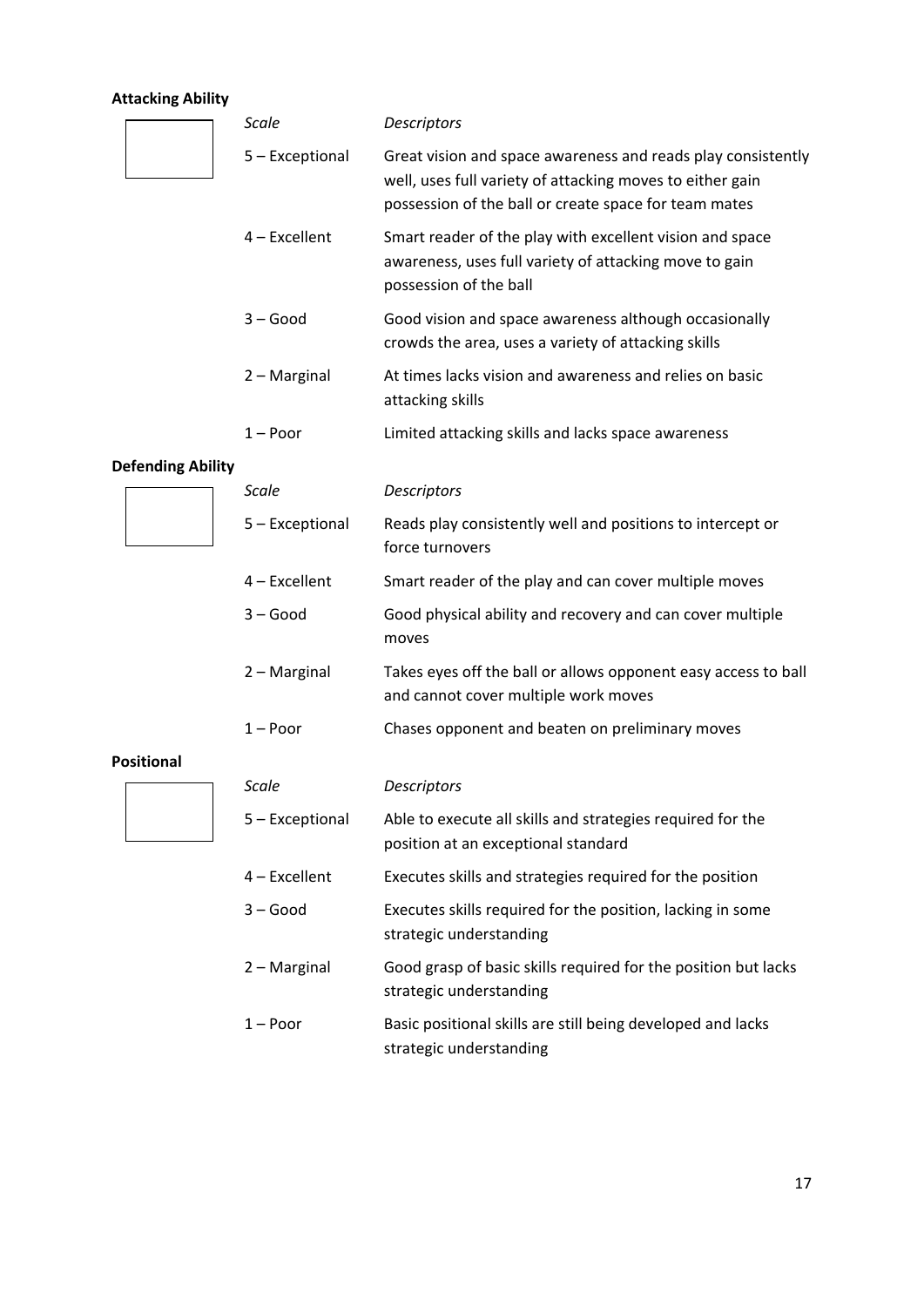# **Team Strategies**

|                                       | <b>Scale</b>    | <b>Descriptors</b>                                                                                                         |
|---------------------------------------|-----------------|----------------------------------------------------------------------------------------------------------------------------|
|                                       | 5 - Exceptional | Able to execute all strategies at an exceptional standard                                                                  |
|                                       | $4$ – Excellent | Able to execute all strategies                                                                                             |
|                                       | $3 - Good$      | Appears to understand strategies although at times not<br>always executed                                                  |
|                                       | 2 - Marginal    | Lacks some strategic understanding                                                                                         |
|                                       | $1 -$ Poor      | Does not appear to understand strategies                                                                                   |
| <b>Character/Mental Skills</b>        |                 |                                                                                                                            |
|                                       | <b>Scale</b>    | Descriptors                                                                                                                |
|                                       | 5 - Exceptional | Outstanding work ethic, extremely coachable and desires to<br>improve. Plays best against the best and always competitive. |
|                                       | $4$ – Excellent | Plays and trains at a high level of mental and physical<br>intensity. Always remains competitive.                          |
|                                       | $3 - Good$      | Prepares well and desires to improve.                                                                                      |
|                                       | 2 - Marginal    | Works hard in games but could improve at training. Can<br>reduce level of competitiveness when confidence is down.         |
|                                       | $1 -$ Poor      | Has natural ability but does not prepare at training which<br>reflects in match work ethic. Not competitive.               |
| <b>Netball Smarts</b>                 |                 |                                                                                                                            |
|                                       | <b>Scale</b>    | Descriptors                                                                                                                |
|                                       | 5 - Exceptional | Outstanding decision maker who chooses correct option with<br>or without the ball. Has a great understanding of the game   |
|                                       | 4 - Excellent   | Excellent decision maker with or without the ball                                                                          |
|                                       | $3 - Good$      | Understands the game and normally chooses correct option                                                                   |
|                                       | 2 - Marginal    | Occasionally makes decision making errors                                                                                  |
|                                       | $1 -$ Poor      | Not a smart player                                                                                                         |
| <b>Leadership and Self Discipline</b> |                 |                                                                                                                            |
|                                       | <b>Scale</b>    | Descriptors                                                                                                                |
|                                       | 5 - Exceptional | Leads through example at games and trainings. Gives<br>positive feedback, is a good role model and stays in control.       |
|                                       |                 |                                                                                                                            |
|                                       | 4 - Excellent   | Only occasionally below exceptional standard                                                                               |
|                                       | $3 - Good$      | Can positively influence groups of players                                                                                 |

1 – Poor Transgresses self discipline, does not lead, negative influence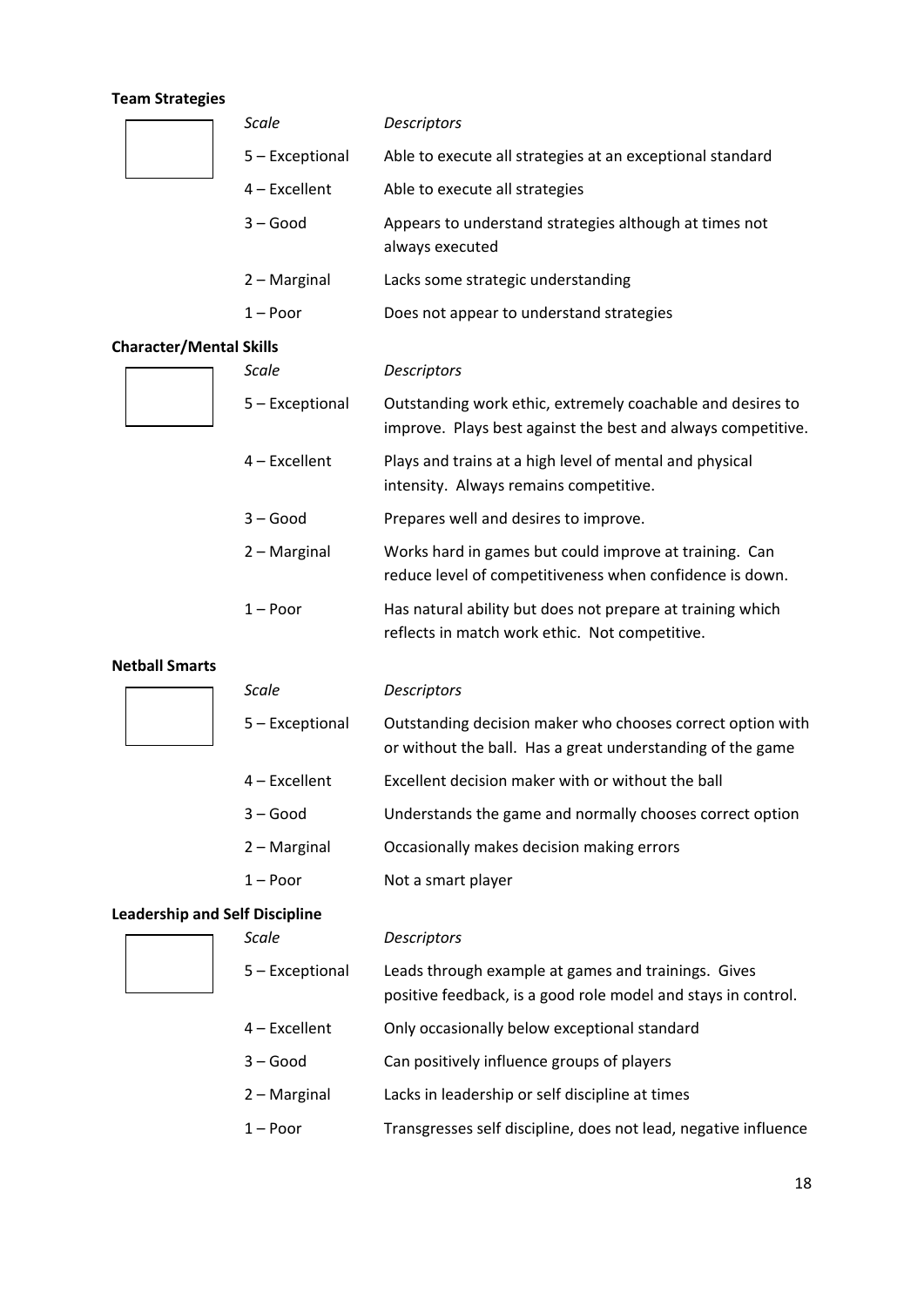# **SELECTION CRITERIA – 15 & UNDER**

## **Movement Skills**

- Take‐Off
	- o Demonstrate efficient technique from a stationary and moving start
		- **F** Straight movement forward and backward
		- Diagonal movement to the left and right
- Footwork
	- o Demonstrate efficient running technique
	- o Able to sprint and change direction
	- o Side step
	- o Speed of footwork
	- o Recovery footwork
	- o Working a number of combinations
- Jumping
	- o Demonstrate efficient technique
		- Able to jump off left or right foot
		- Able to jump from both feet simultaneously
		- Able to turn in the air
- Landing
	- o Demonstrate safe and balanced technique
		- Able to land on left or right foot
		- Able to land on both feet simultaneously
		- Able to pivot in all directions with outside turn

## **Ball Skills**

- Catching
	- o Demonstrate correct technique and accurate execution
		- Strong catch and snatch
		- **Two hands**
		- $\blacksquare$  One hand control both hands
- Throwing
	- o Demonstrate correct technique and accurate execution
		- **EXECUTE:** Shoulder pass
			- Dominant hand
		- Chest pass
		- Bounce pass
		- **Lob pass**
	- o Placement of pass
	- o Timing on release of pass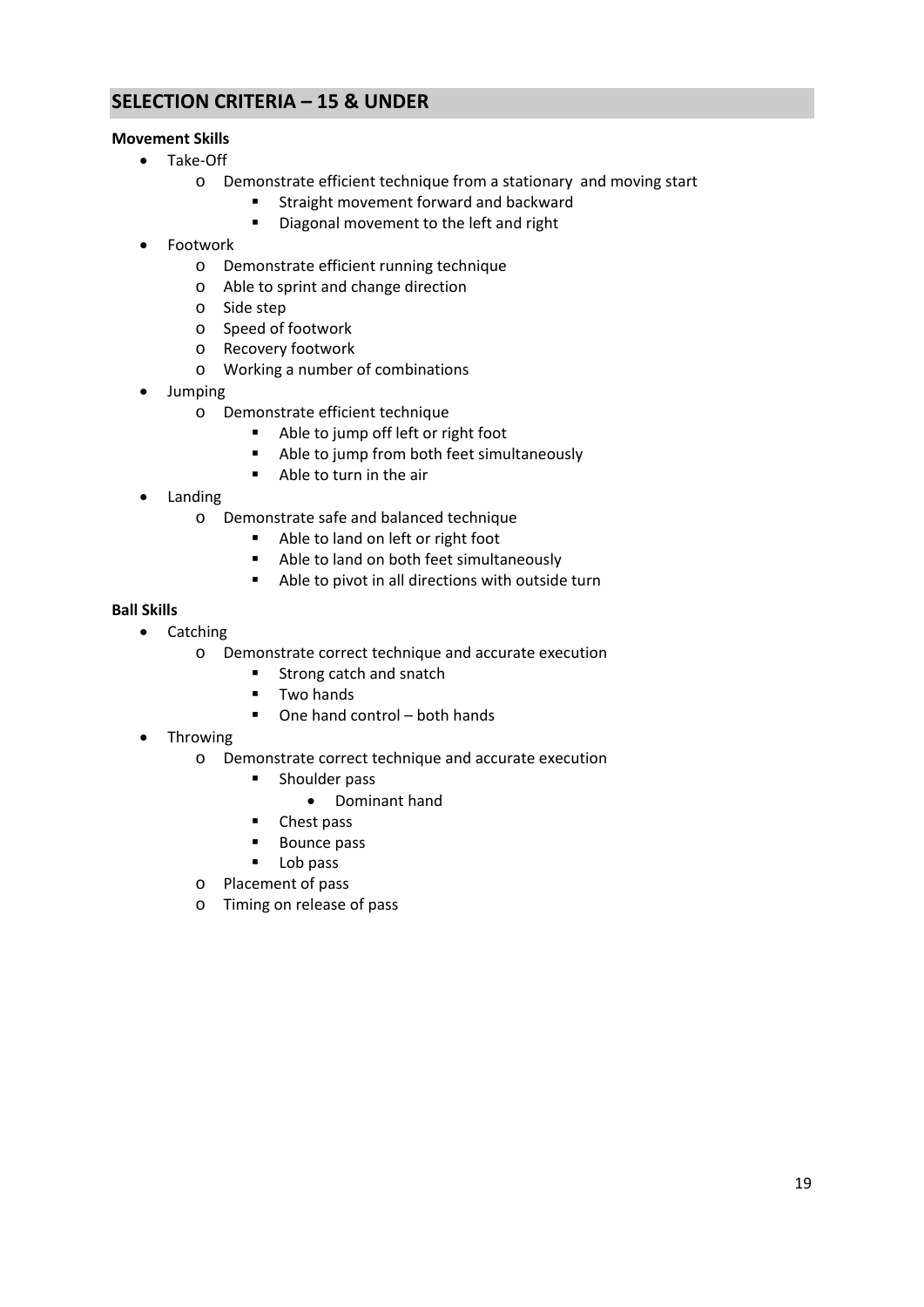## **Attacking Skills**

- Straight leads
- Diagonal leads
- Dodge
- Double dodge
- Change of Direction
- Front cut
- Holds
- Lunges
- Two leads
- Creating Space
	- o Clearing leads
	- o Clearing leads and drives
	- o Clearing leads and re‐offers
- Vision
- Decision Making
- Space Awareness
- Communication skills

## **Defending Skills**

- Defensive footwork
	- o Shadowing
- Body control and re-positioning
	- o Recovery step
- One on one defending
	- o Front position
	- o Side position
- Adjusting body position as ball approaches
- Intercepting
	- o Attack on the first ball
- Hands over the ball
- Delay and deny space
- Communication skills
- Working together in and out of circle

## **Shooting**

- Demonstrate correct and accurate technique
	- o Stationary
		- **Short** 
			- **Medium**
			- **Long**
	- o Step forward
	- o Step back
	- o Side step
- Rebounding
- Working together in and out of the circle
- Communication skills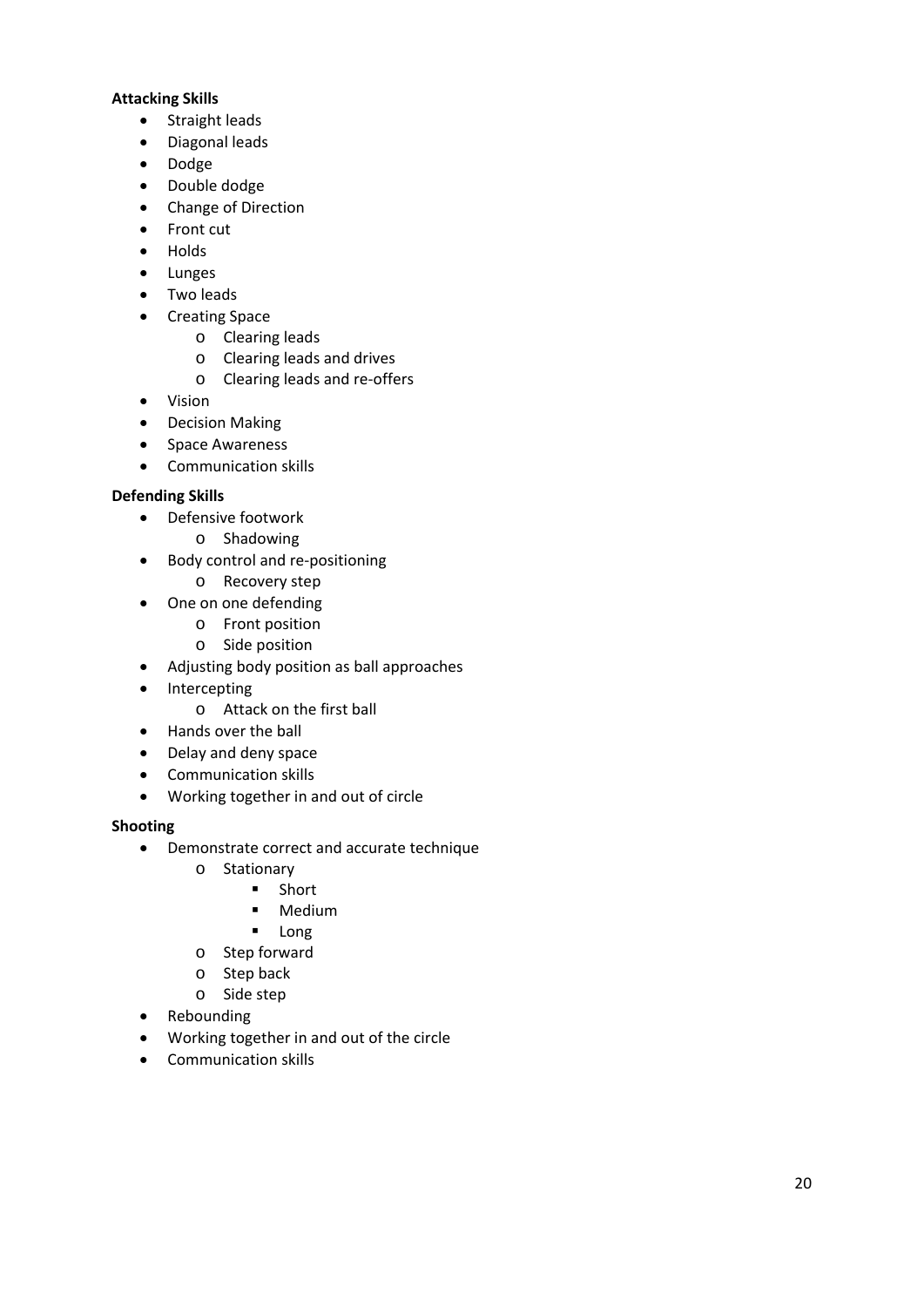## **Strategies**

- Centre Pass Attack
	- o Simple set up positions
		- One on one
		- **Two on one**
	- o Delivery of centre pass
- Centre Pass Defence
	- o One on one
	- o Two on one
	- o Working as a unit
	- o Communication skills
- Base Line Throw-in Attack
	- o Simple back line throw‐ins
	- o Ability to read the play
		- **Space Awareness**
		- **•** Decision Making
- Base Line Throw-in Defence
	- o One on one
	- o Two on one
	- o Communication skills
- Shooting Circle Attack
	- o Demonstrate the ability to apply and understand unit skills
		- **Exercise Shooter/Goal Attack leads** 
			- **Timing of leads**
			- Rotations in the circle
			- · Holds
			- **Shooter to shooter passes**
			- **Rebounding**
- Shooting Circle Defence
	- o One on one
	- o Two on one
	- o Communication skills
	- o Change of body position as ball approaches
	- o Defence of shot
		- **Lean**
		- **Jump**
		- **Box out**
	- o Rebound
	- o Outlet pass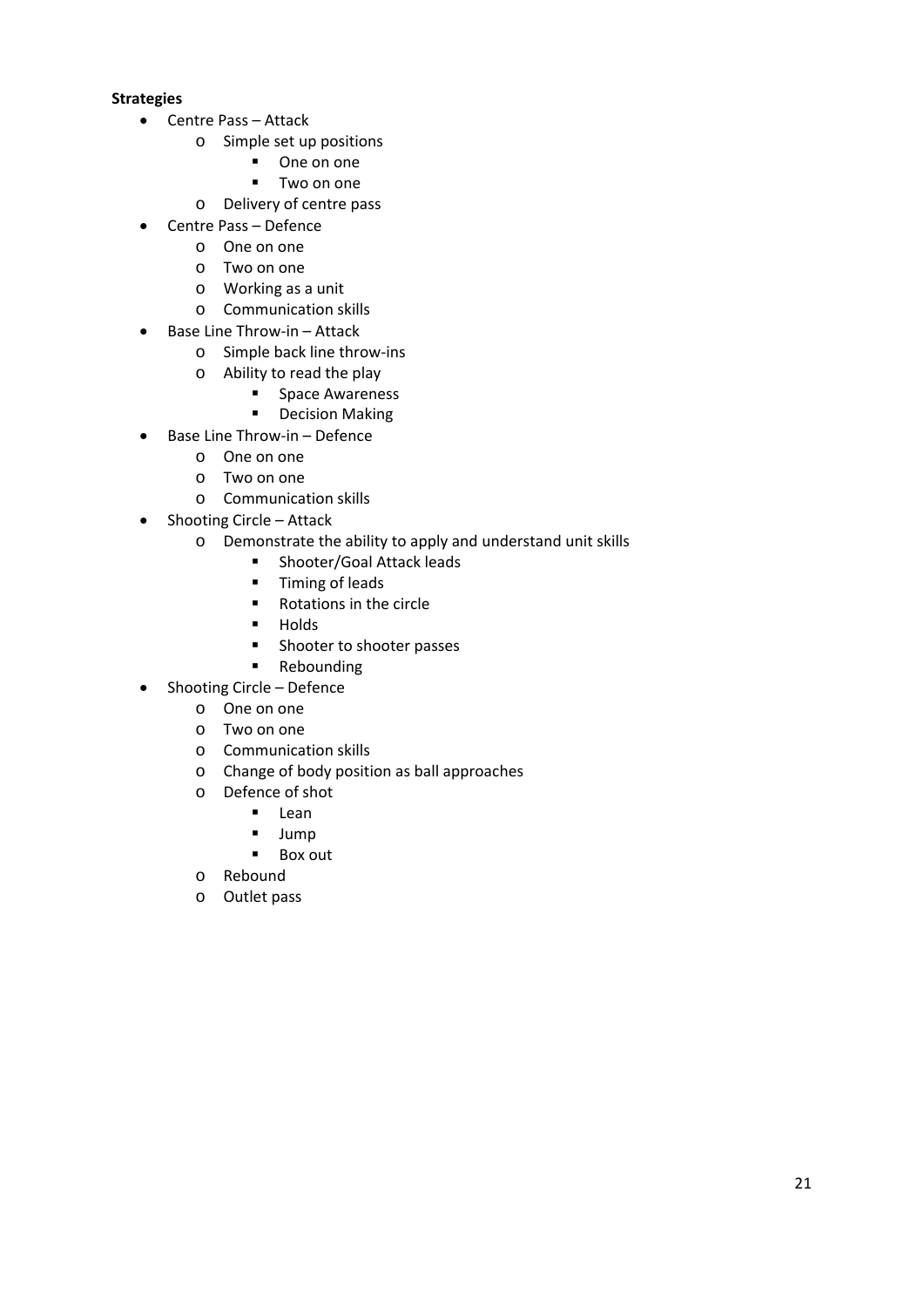# **SELECTION CRITERIA – 17 & UNDER**

*Skills in italics are in addition to the 15 & under criteria.*

## **Movement Skills**

- Take‐Off
	- o Demonstrate efficient technique from a stationary and moving start
		- **Straight movement forward and backward**
		- Diagonal movement to the left and right
- Footwork
	- o Demonstrate efficient running technique
	- o Able to sprint and change direction
	- o Side step
	- o Speed of footwork
	- o Recovery footwork
	- o Working a number of combinations
- Jumping
	- o Demonstrate efficient technique
		- Able to jump off left or right foot
		- Able to jump from both feet simultaneously
		- Able to turn in the air
- Landing
	- o Demonstrate safe and balanced technique
		- Able to land on left or right foot
		- Able to land on both feet simultaneously
		- Able to pivot in all directions with outside turn

## **Ball Skills**

- Catching
	- o Demonstrate correct technique and accurate execution
		- **Strong catch and snatch**
		- **Two hands**
		- One hand control both hands
- Throwing
	- o Demonstrate correct technique and accurate execution
		- *Introduce use of the ball on either side of the body*
			- Shoulder pass
				- o Dominant hand
				- o *Non‐dominant hand*
		- Chest pass
		- **Bounce pass**
		- Lob pass
		- *Two hand overhead pass*
		- *Introduce the fake pass*
	- o *Variation on timing of release of pass*
	- o Placement of pass
	- o *Using a variety of options under pressure*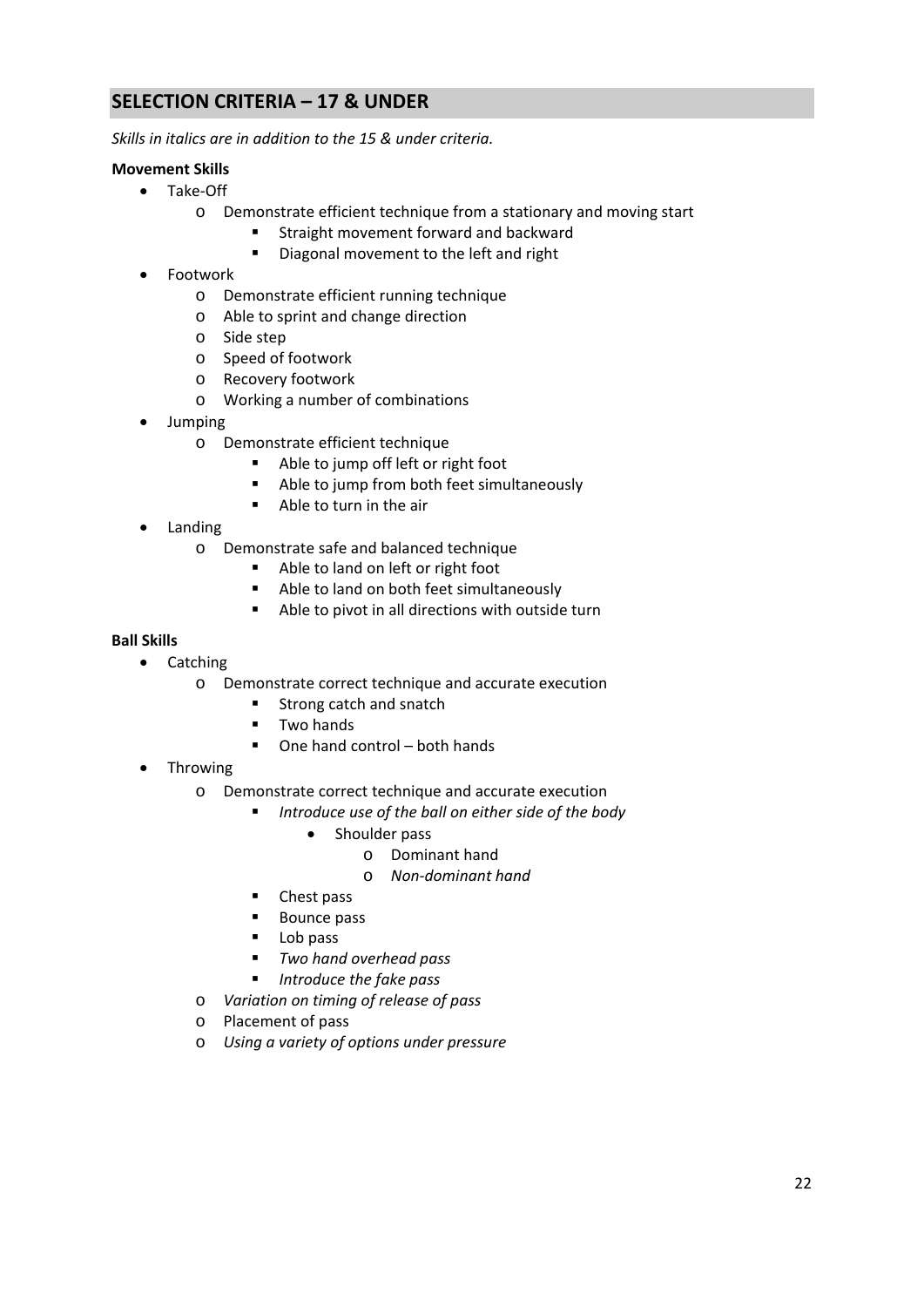## **Attacking Skills**

- Straight leads
- Diagonal leads
- Dodge
- Double dodge
- Change of direction
- Front cut
- Holds
- Lunges
- Two leads
- Creating space
	- o Clearing leads
	- o Clearing leads and drives
	- o Clearing leads and re‐offers
- *Half roll and full roll*
- *Change of pace*
- *Screens*
- Vision
- Decision making
- Space awareness
- Communication skills

## **Defending Skills**

- Defensive footwork
	- o Shadowing
- Body control and re-positioning
	- o Recovery step
- One on one defending
	- o Front position
	- o Side position
	- o *Back position*
- *Two on one defending*
- Adjusting body position as ball approaches
- Intercepting
	- o Attack on the first ball
- Hands over the ball
- Delay and deny space
- *Sagging*
- Communication skills
- Working together in and out of circle
- *Split circle*

## **Shooting**

- Demonstrate correct and accurate technique
	- o Stationary
		- **Short**
		- **-** Medium
		- **Long**
	- o Step forward
	- o Step back
	- o Side step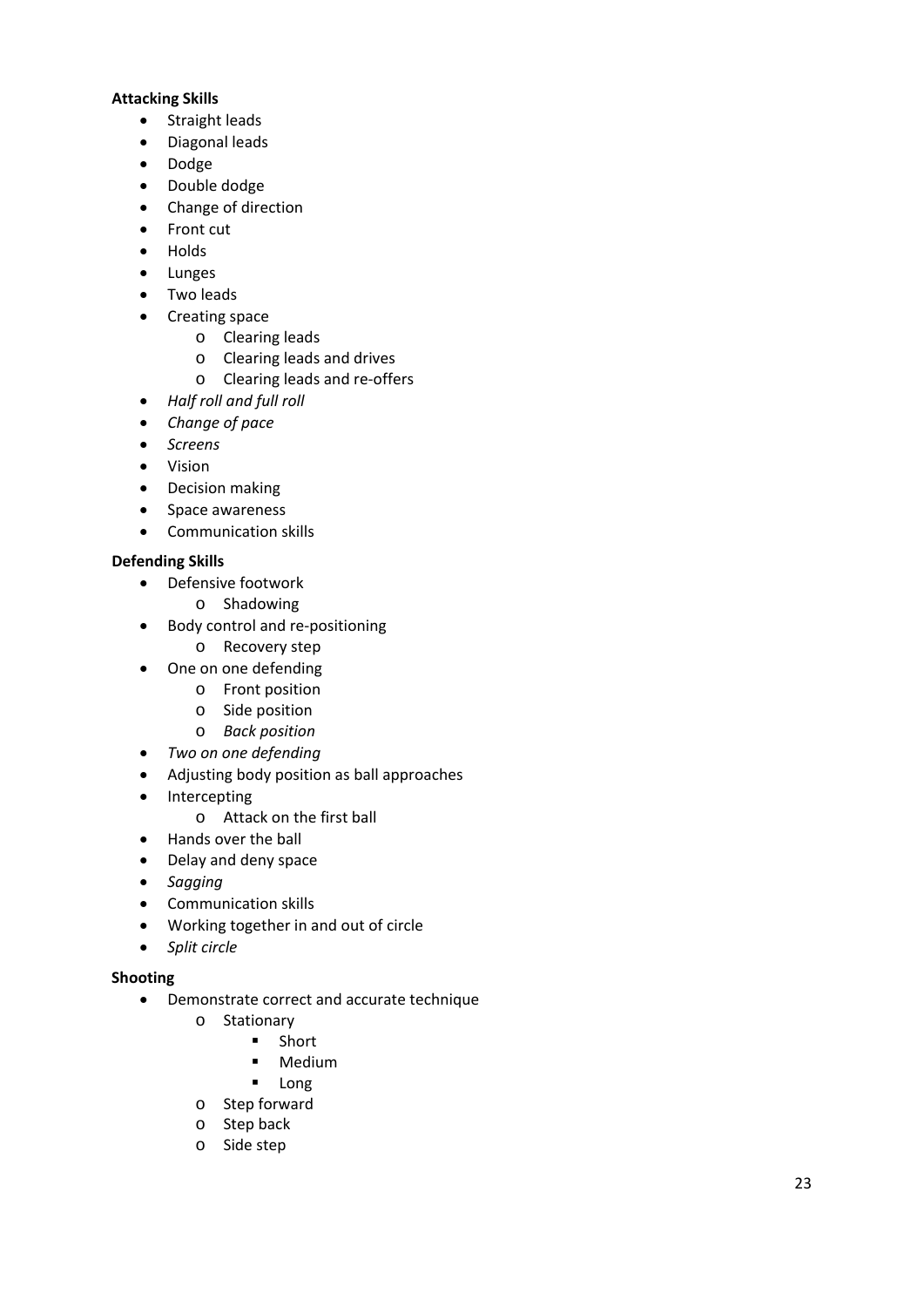- *Screens*
- Rebounding
- Working together in and out of the circle
- *Work rate and shot*
- Communication skills

## **Strategies**

- Centre Pass Attack
	- o Simple set up positions
		- One on one
		- **Two on one**
	- o Delivery of centre pass
- Centre Pass Defence
	- o One on one
	- o Two on one
	- o Working as a unit
	- o Communication skills
- Base Line Throw-in Attack
	- o Simple back line throw‐ins
	- o Ability to read the play
		- *Vision*
		- **Space Awareness**
		- **•** Decision Making
- Base Line Throw-in Defence
	- o One on one
	- o Two on one
	- o Communication
	- o *Working as a unit*
- Shooting Circle Attack
	- o Demonstrate the ability to apply and understand unit skills
		- **Shooter/Goal Attack leads**
		- *Exploring variations of rotations in the circle*
		- $Holds$
		- *Screens*
		- **Shooter to shooter passes**
		- **Rebounding**
- Shooting Circle Defence
	- o One on one
	- o Two on one
	- o *Split circle*
	- o Communication
	- o Change of body position as ball approaches
	- o Defence of Shot
		- **Lean**
		-
		- $Jump$ <br>Roxe Box out
	- o Rebound
	- o Outlet pass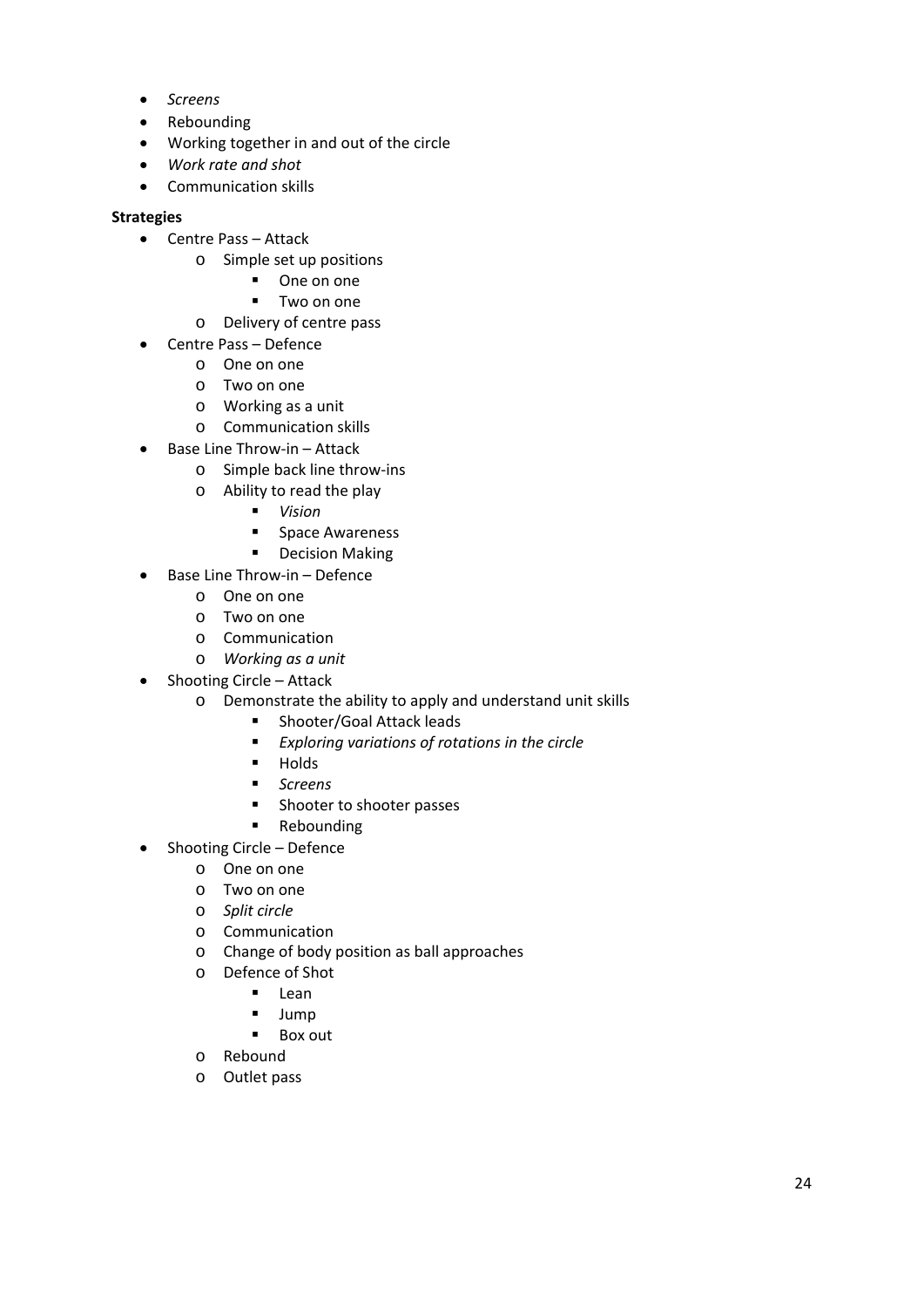# **SELECTION CRITERIA – 19 & UNDER**

*Skills in italics are in addition to the 17 & under criteria.*

## **Movement Skills**

- Take‐Off
	- o Demonstrate efficient technique from a stationary start and moving start
		- **Straight movement forward and backward**
		- Diagonal movement to the left and right
- Footwork
	- o Demonstrate efficient running technique
	- o Able to sprint and change direction
	- o Side step
	- o Speed of footwork
	- o Recovery footwork
	- o Working a number of combinations
- Jumping
	- o Demonstrate efficient technique
		- Able to jump from left or right foot
		- Able to jump from both feet simultaneously
		- Able to turn in the air from high or low catch
- Landing
	- o Demonstrate safe and balanced technique
		- Able to land on left or right foot
		- Able to land on both feet simultaneously
		- Able to pivot in all directions with outside turn
		- *Safe technique after a sprint*

## **Ball Skills**

- Catching
	- o Demonstrate correct technique and accurate execution
		- **Strong catch and snatch**
		- **Two hands**
		- $\blacksquare$  One hand control both hands
			- *Able to catch a high and low ball one hand*
			- *Hooking ball into catch with either right or left hand*
- Throwing
	- o Demonstrate correct technique and accurate execution
		- *Able to throw from either side of the body*
		- **Shoulder pass**
		- Chest pass
		- *Hip Pass*
		- Bounce pass
		- Lob pass
		- **Two hand overhead pass**
		- *Fake pass*
		- *Step around to pass*
	- o Variation on timing of release of pass
	- o Placement of pass
	- o Using a variety of options under pressure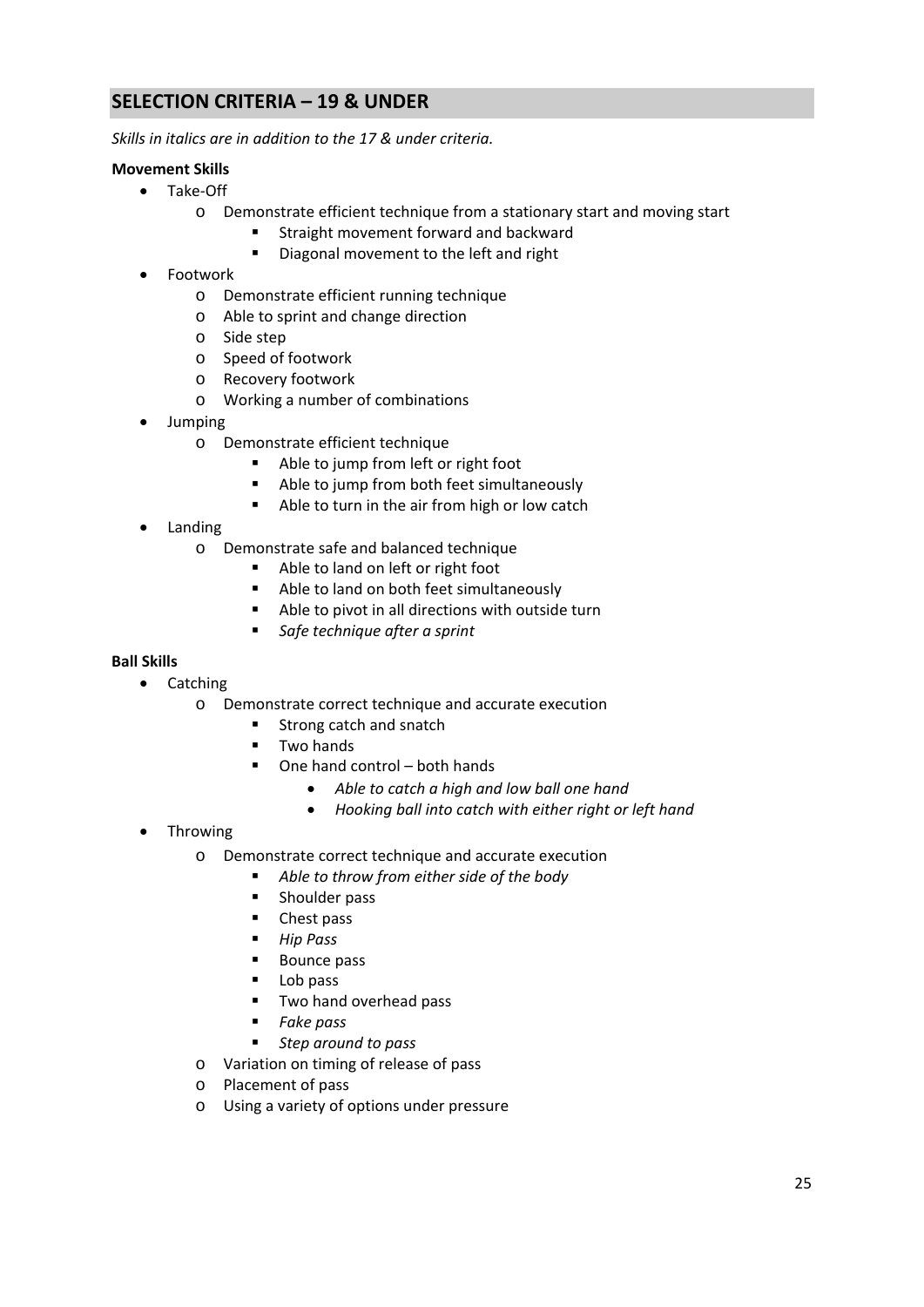## **Attacking Skills**

- Straight leads
- Diagonal leads
- Dodge
- Double dodge
- Change of direction
- Front cut
- *Back cut*
- Holds
- Lunges
- *Drive, stop and lunge back*
- Change of pace
- *Double play*
- *Up and back*
	- o *Straight*
	- o *Diagonal*
- Two leads
- Creating Space
	- o Clearing leads
	- o Clearing leads and drives
	- o Clearing leads and re‐offers
- Half roll and Full roll
- Screens
- Vision
- Decision Making
- Space Awareness
- Communication skills

## **Defending Skills**

- Defensive footwork
	- o Shadowing
- Body control and re-positioning
	- o Recovery step
- One on one defending
	- o Front position
	- o Side position
	- o Back position
- Two on one defending
- Adjusting body position as ball approaches
- Intercepting
	- o Attack on the first ball
- Hands over the ball
	- o *Adjusting body position to force ball wide*
- Delay and deny space
- Sagging
- Communication skills
- Working together in and out of circle
- Split circle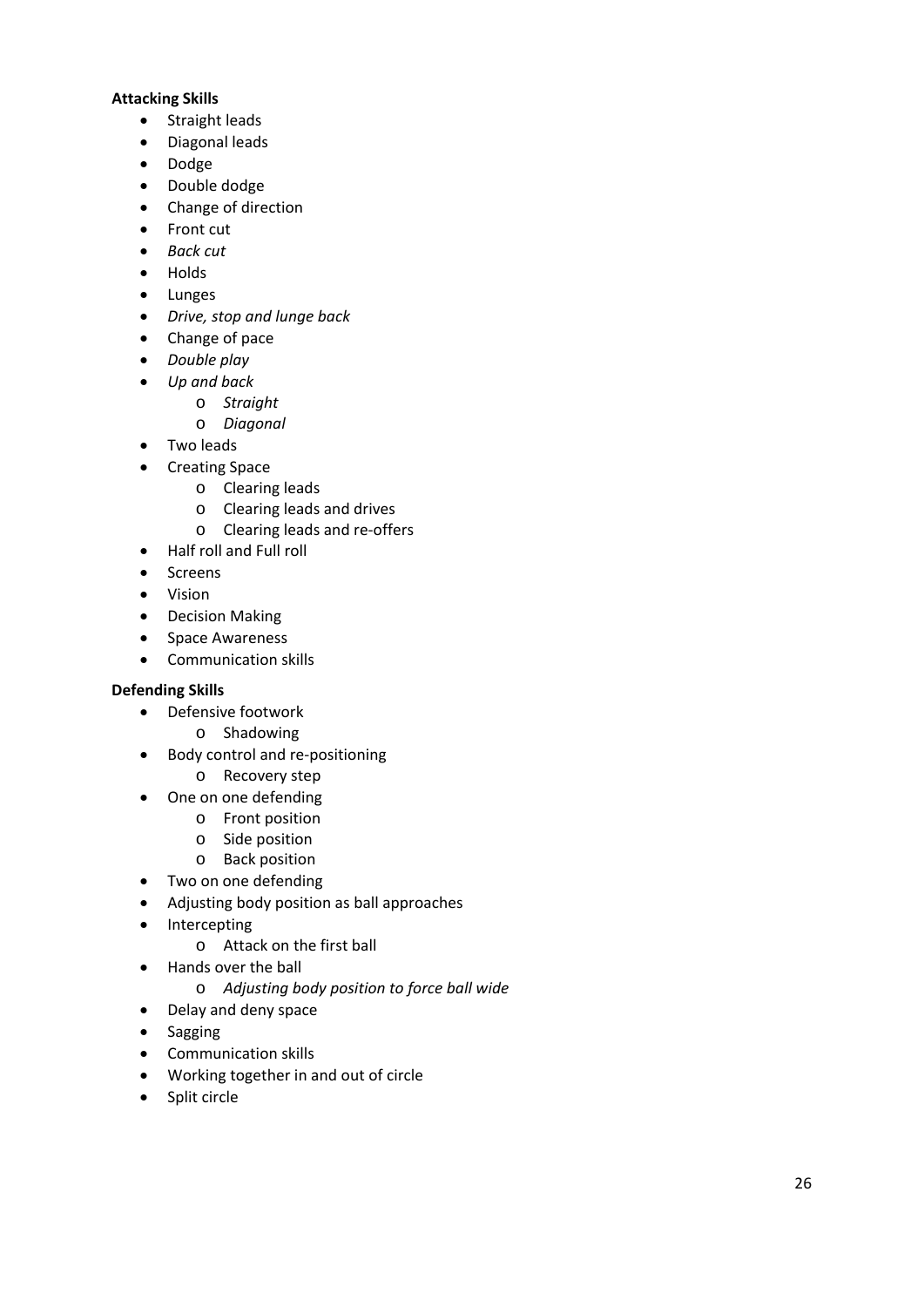## **Shooting**

- Demonstrate correct and accurate technique
	- o Stationary
		- **Short**
		- **Medium**
		- **Long**
	- o Step forward
	- o Step back
	- o Side step
	- o *Jump shot*
	- o *Shuffle Shot*
- *Variation on timing on release of shot*
- Screens
- Rebounding
- Working together in and out of the circle
- Work rate and shot
- Communication skills

## **Strategies**

- Centre Pass Attack
	- o *Greater variety on initial set up*
		- **One on one**
		- **Two on one**
		- *Screens*
		- o Delivery of centre pass
- Centre Pass Defence
	- o One on one
	- o Two on one
	- o Working as a unit
	- o Communication skills
	- o *Wall*
	- o *Forcing the attack wide*
- Base Line Throw-in Attack
	- o *Greater variety in start positions and movement*
	- o Ability to read the play
		- **vision**
		- **Space Awareness**
		- **•** Decision Making
- Base Line Throw-in Defence
	- o One on one
	- o Two on one
	- o *Dictating space*
	- o *Area/Zone*
	- o Communication
	- o Working as a unit
- Shooting Circle Attack
	- o Demonstrate the ability to apply and understand unit skills
		- **Shooter/Goal Attack leads**
		- Exploring variations of rotations in the circle
		- $Holds$
		- **Shooter to shooter passes**
		- **Screens**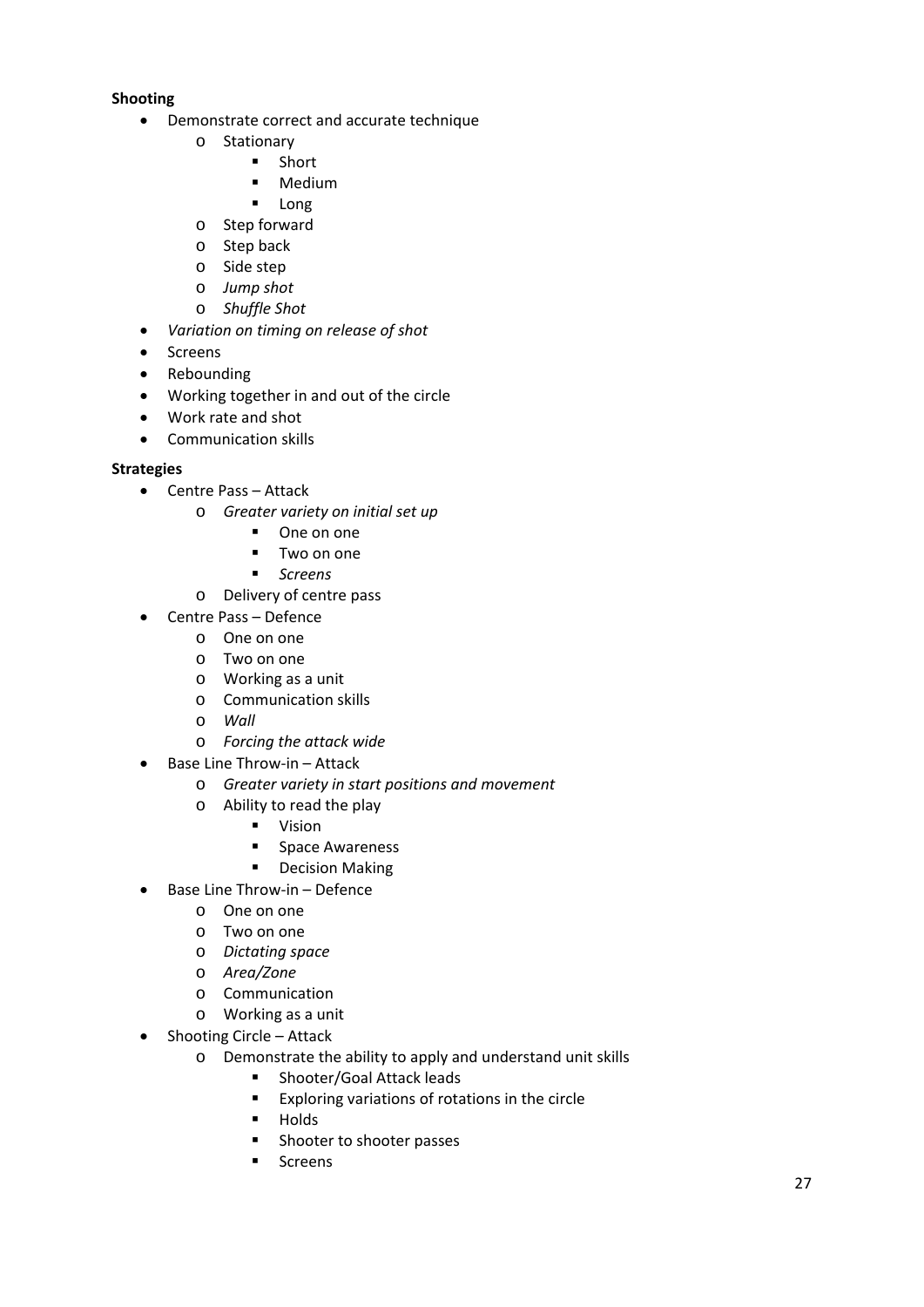- Shooting Circle Defence
	- o One on one
	- o Two on one
	- o Split circle
	- o *Area/Zone defence*
	- o Communication
	- o Change of body position as ball approaches
	- o Defence of Shot
		- **Lean** 
			- *Same arm and leg*
			- *Opposite arm and leg*
			- *Two arms and both feet*
		- **Jump** 
			- *Same arm and leg*
			- *Opposite arm and leg*
			- *Two arms and both feet*
			- *Crouch*
			- *From a lean to a jump*
	- o Box out
	- o Rebound
	- o Outlet pass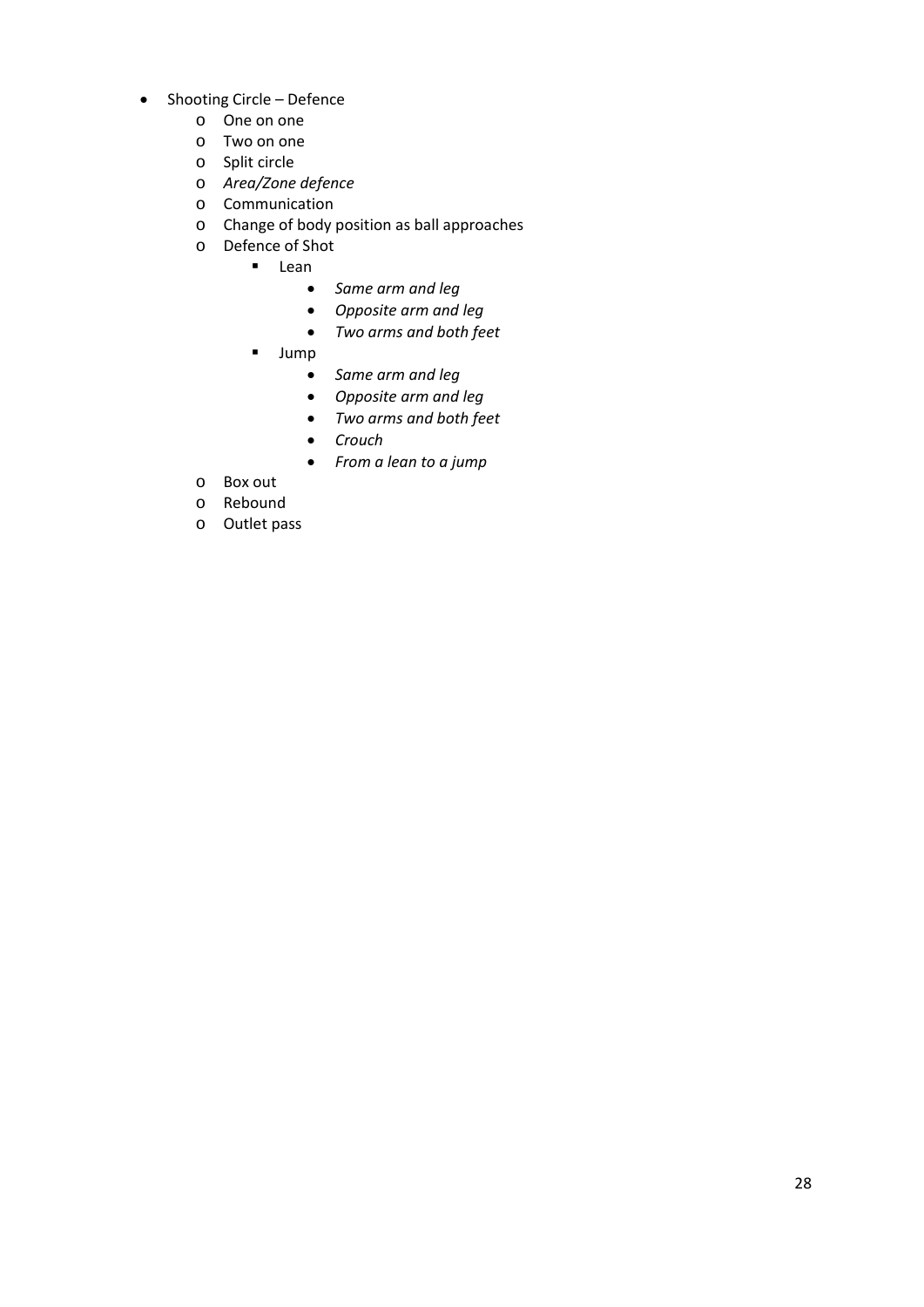# **SELECTION CRITERIA – 21 & UNDER**

*Skills in italics are in addition to the 19 & under criteria.*

## **Movement Skills**

- Take‐Off
	- o Demonstrate efficient technique from a stationary start and moving start
		- **Straight movement forward and backward**
		- Diagonal movement to the left and right
- Footwork
	- o Demonstrate efficient running technique
	- o Able to sprint and change direction
	- o Side step
	- o Speed of footwork
	- o Recovery footwork
	- o Working a number of combinations
	- o *Turning from a sprint movement*
- Jumping
	- o Demonstrate efficient technique
		- Able to jump from left or right foot
		- Able to jump from both feet simultaneously
		- Able to turn in the air from high or low catch
- Landing
	- o Demonstrate safe and balanced technique
		- Able to land on left or right foot
		- Able to land on both feet simultaneously
		- Able to pivot in all directions with outside turn
		- **Safe technique after a sprint**

## **Ball Skills**

- Catching
	- o Demonstrate correct technique and accurate execution
		- **Strong catch and snatch**
		- **Two hands**
		- One hand control both hands
			- Able to catch a high and low ball one hand
			- Hooking ball into catch with either right or left hand
- Throwing
	- o Demonstrate correct technique and accurate execution
		- Able to throw from either side of the body
		- **Shoulder pass**
		- Chest pass
		- Hip Pass
		- **Bounce pass**
		- Lob pass
		- **Two hand overhead pass**
		- **Fake pass**
		- **Step around to pass**
	- o Variation on timing of release of pass
	- o Consistency on placement of pass
	- o Using a variety of options under pressure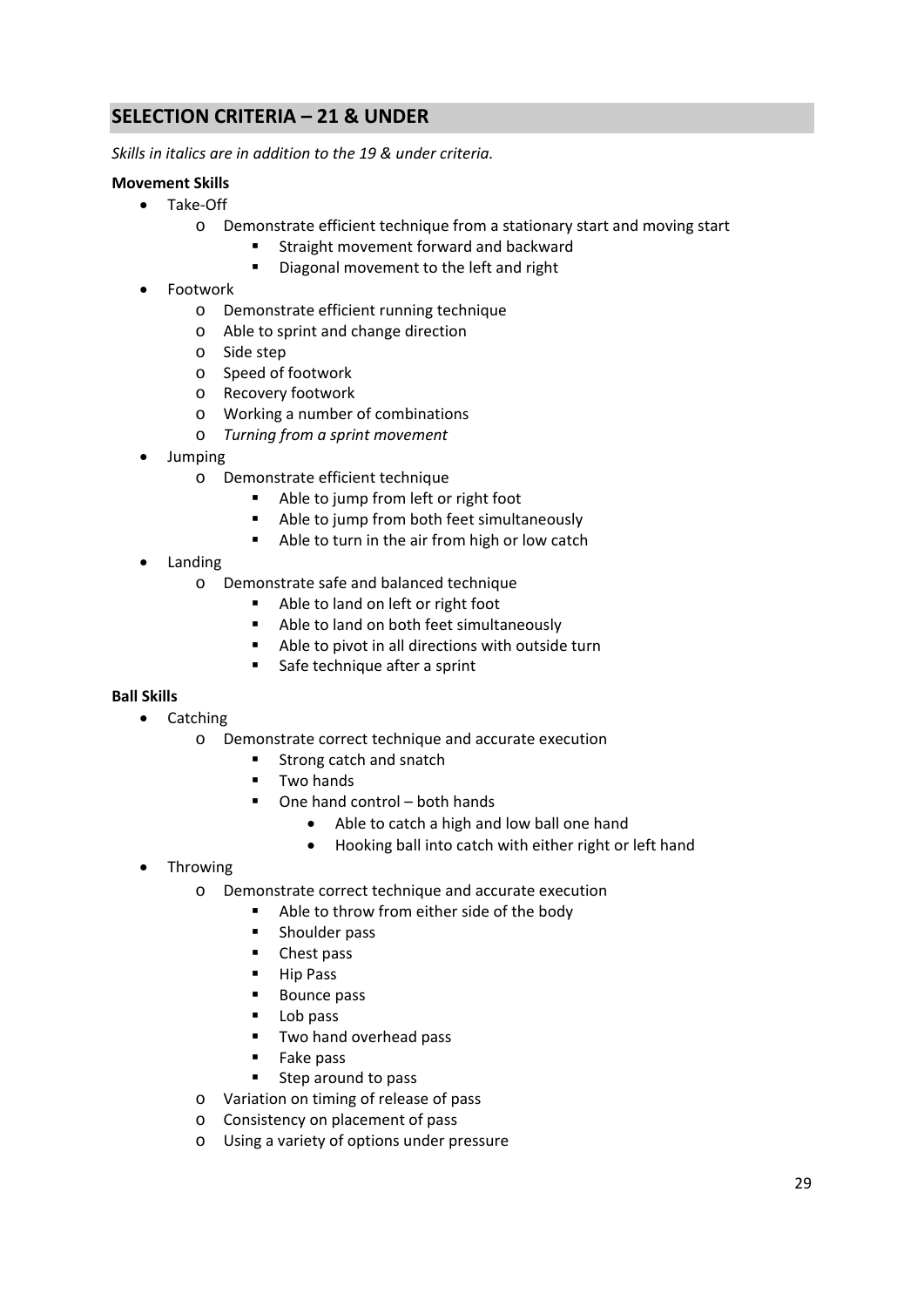## **Attacking Skills**

- Straight leads
- Diagonal leads
- Dodge
- Double dodge
- Change of direction
- Front cut
- Back cut
- Holds
- Lunges
- Drive, stop and lunge back
- Change of pace
- Double play
- Up and back
	- o Straight
	- o Diagonal
- Two leads
- Creating Space
	- o Clearing leads
	- o Clearing leads and drives
	- o Clearing leads and re‐offers
- Half roll and Full roll
- Screens
- Vision
- Decision Making
- Space Awareness
- Communication skills

## **Defending Skills**

- Defensive footwork
	- o Shadowing
- Body control and re-positioning
	- o Recovery step
- One on one defending
	- o Front position
	- o Side position
	- o Back position
- Two on one defending
- Adjusting body position as ball approaches
- Intercepting
	- o Attack on the first ball
- Hands over the ball
	- o Adjusting body position to force ball wide
- Delay and deny space
- Sagging
- Communication skills
- Working together in and out of circle
- Split circle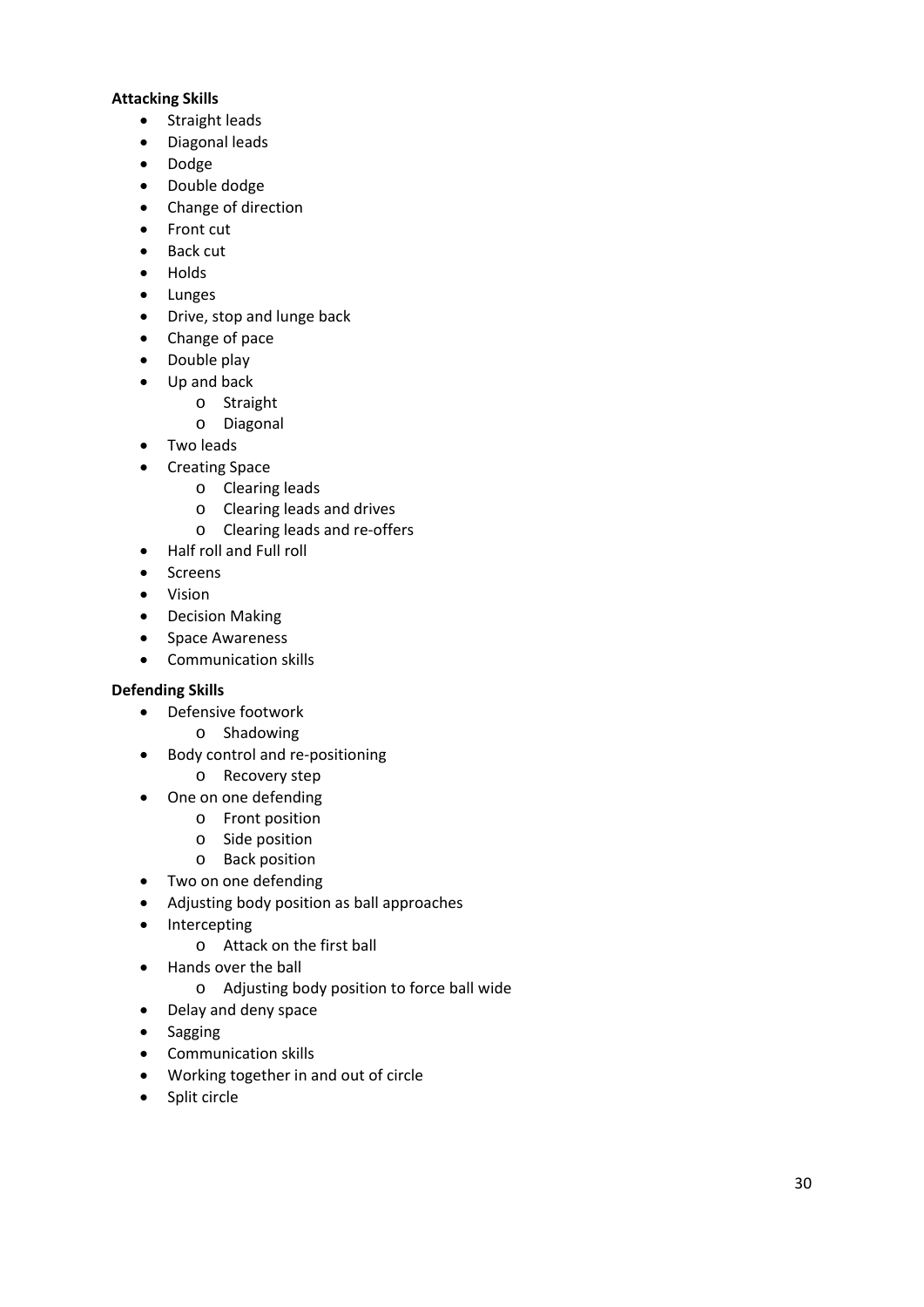## **Shooting**

- Demonstrate correct and accurate technique
	- o Stationary
		- **Short**
		- **Medium**
		- **Long**
	- o Step forward
	- o Step back
	- o Side step
	- o Jump shot
	- o Shuffle Shot
- Variation on timing on release of shot
- Screens
- Rebounding
- Working together in and out of the circle
- Work rate and shot
- Communication skills

## **Strategies**

- Centre Pass Attack
	- o *Greater variety on initial set up exploring all options*
		- **•** One on one
		- **Two on one**
		- **Screens**
		- o *Accurate and consistent delivery of centre pass*
- Centre Pass Defence
	- o One on one
	- o Two on one
	- o Working as a unit and communication skills
	- o *Wall*
	- o Forcing the attack wide
	- o *Keeping attackers off the circle edge*
- Base Line Throw-in Attack
	- o Greater variety in start positions and movement
	- o Ability to read the play
		- **vision**
		- **Space Awareness**
		- **•** Decision Making
- Base Line Throw-in Defence
	- o One on one
	- o Two on one
	- o *Dictating and restricting space*
	- o Area/Zone
	- o Communication
	- o Working as a unit
- Shooting Circle Attack
	- o Demonstrate the ability to apply and understand unit skills
		- **Shooter/Goal Attack leads**
		- Exploring variations of rotations in the circle
		- $Holds$
		- **Shooter to shooter passes**
		- **Screens**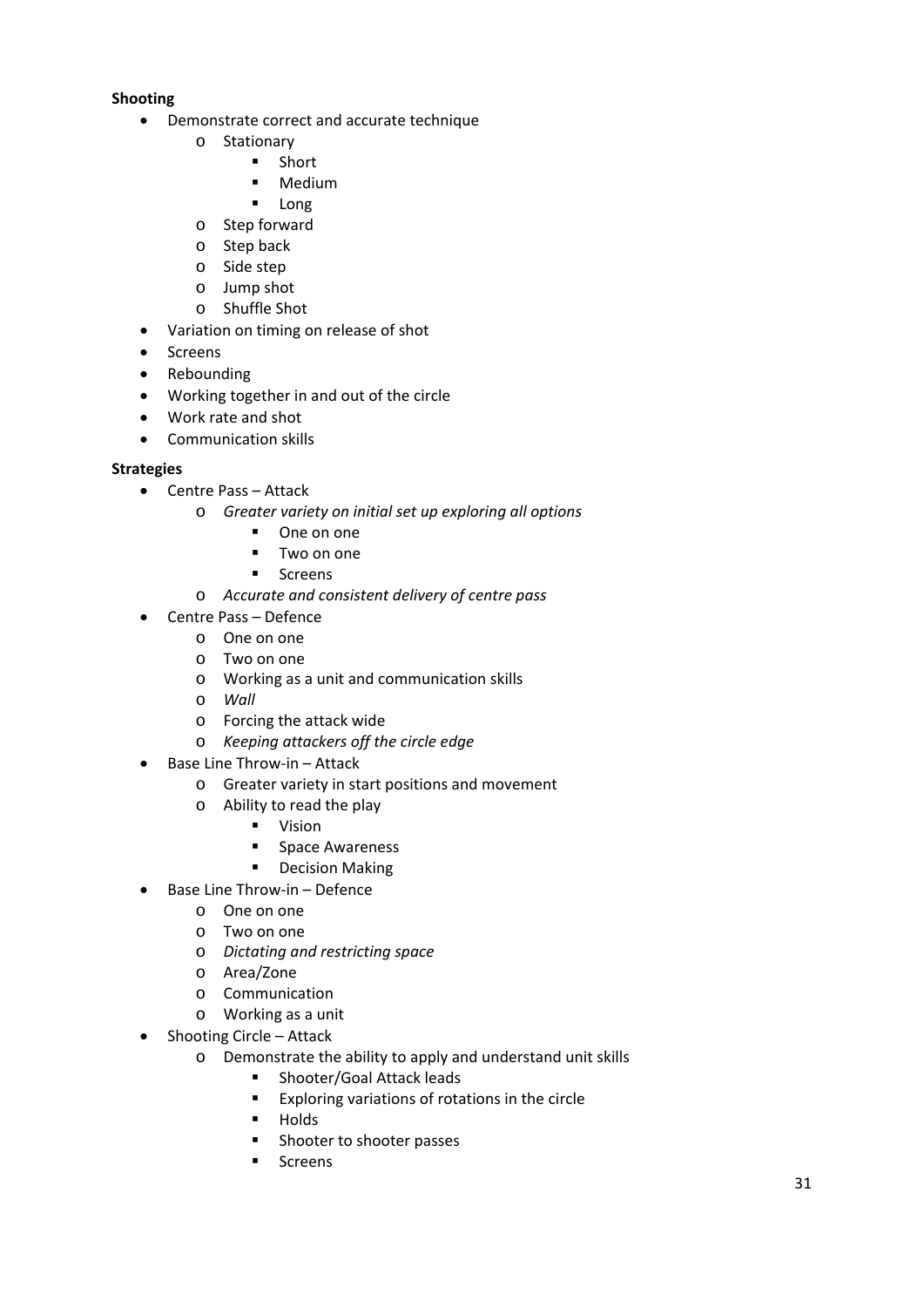- Shooting Circle Defence
	- o One on one
	- o Two on one
	- o Split circle
	- o Area/Zone defence
	- o Communication
	- o *Working together as a unit*
	- o Change of body position as ball approaches
	- o Defence of Shot
		- **Lean** 
			- Same arm and leg
			- Opposite arm and leg
			- Two arms and both feet
			- **Jump** 
				- Same arm and leg
				- Opposite arm and leg
				- Two arms and both feet
				- Crouch
				- From a lean to a jump
	- o Box out
	- o Rebound
	- o Outlet pass